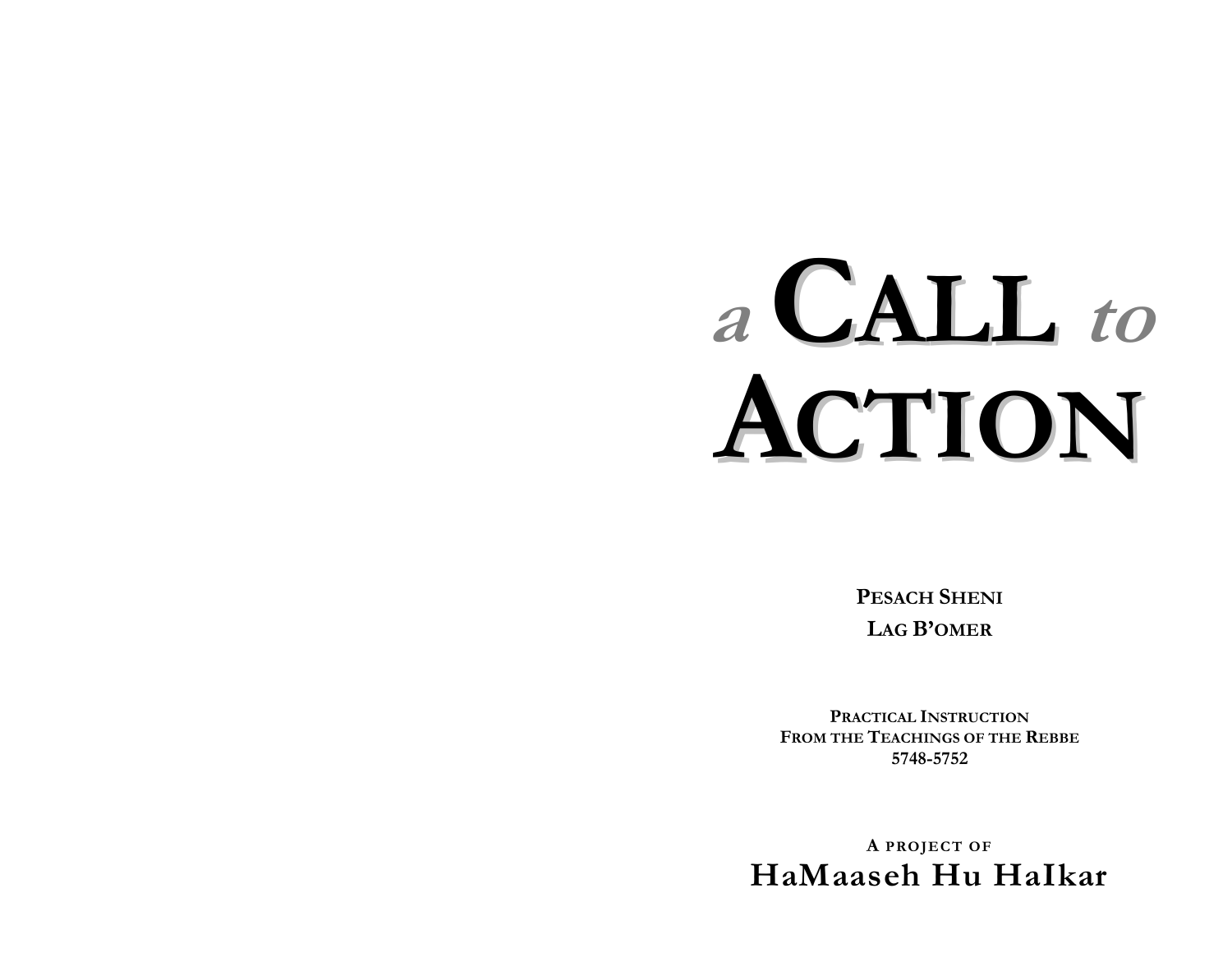**NEW!www.iChossid.com** 

המעשה הוא העיקר  **ìHaMaaseh Hu HaIkarî** 280 Troy Av, Brooklyn, NY 11213 Tel: (718) 363-3448 • Fax: (718) 467-6919 e-mail: info@iChossid.com  $5768 \cdot 2008$ 

. . .

**a CALL to ACTION***Published and Copyrighted by* 

לזכותהרה"ח!הרה"ת!ר' **צבי מרדכי**!בן!שרה וזוגתו!**שלומית**!בת!שושנהלרגל יום חתונתם ג׳ סיון תשמ״ו בניהם ובנותיהם: **יוסף&יצחק, משה, מנחם&מענדל, חנה&וחי' מושקא** שיחיו!**גודמאן**

**מוקדש לכ"ק&אדמו"ר&מלך&המשיח**

 $\Leftrightarrow$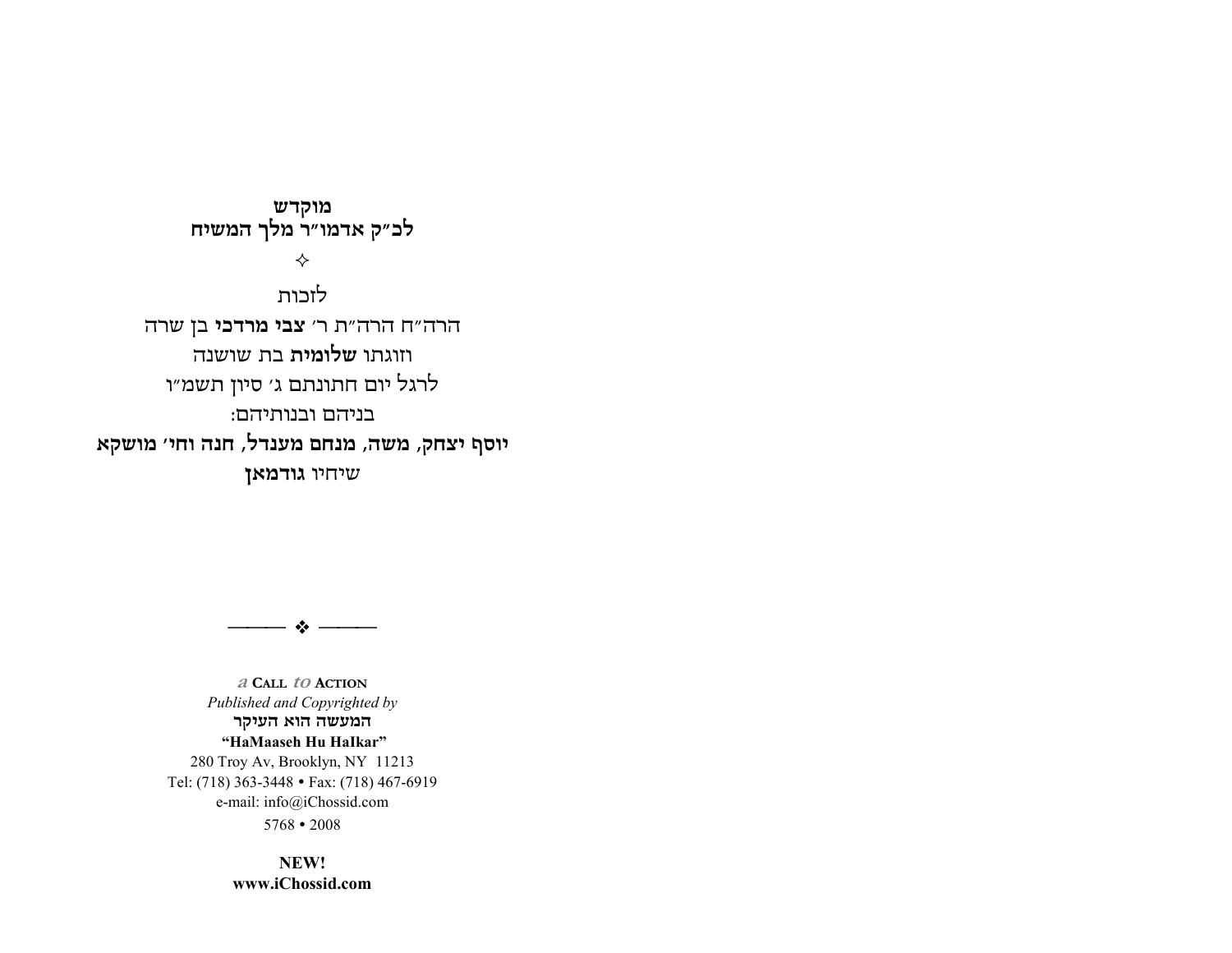# **Foreword**

We are pleased to bring you this newly revised edition of *a* **CALL** *to* **ACTION**. Translated from its Hebrew counterpart, *HaMaaseh Hu HaIkar*, this presentation is a collection of practical instruction from the Rebbe's Sichos pertaining to Pesach Sheni and Lag B'omer.

*HaMaaseh Hu HaIkar* is a compilation of *horaíos* culled from the Rebbe's talks in the years  $5748$  to  $5752$  (1988-1992), from both edited and unedited sources (*muga* and *bilti muga*). Great effort has been extended to remain faithful to the Rebbe's calculated and instructive nuance. This English translation is rendered by **Rabbi Yaakov Paley**.

At this time, when Moshiach's arrival is imminent, the Rebbe, Melech HaMoshiach, has emphasized the primacy of action. We are now beginning to experience the era when we will fully appreciate "the superiority of deed" above scholarship. May this take place completely and immediately!

Editorial Office of *HaMaaseh Hu HaIkar* Erev Shabbos Parshas Behar, 5768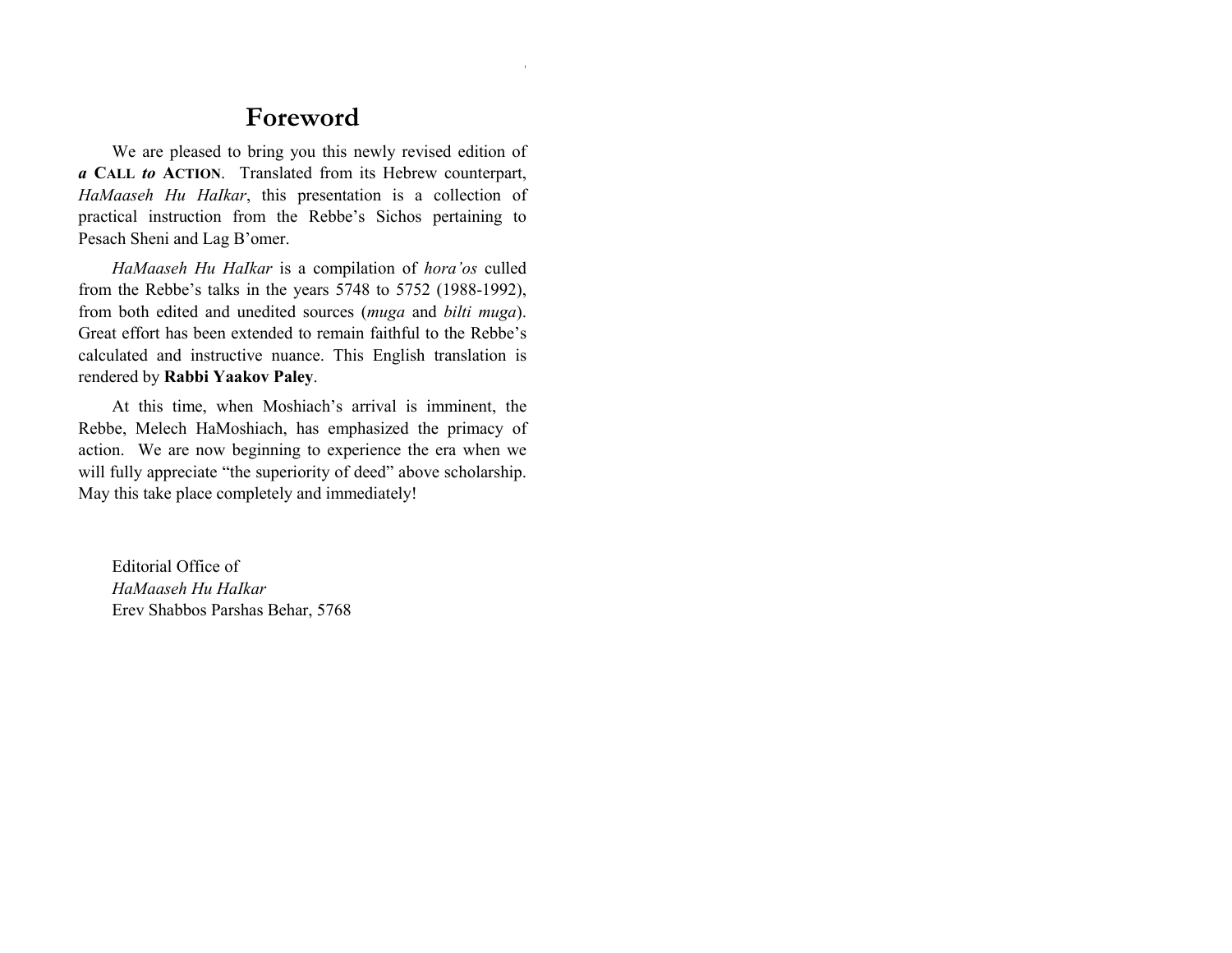# **Table of Contents**

| Democracies are for Parades expressing Judaism 20 |  |
|---------------------------------------------------|--|
|                                                   |  |
|                                                   |  |
|                                                   |  |
|                                                   |  |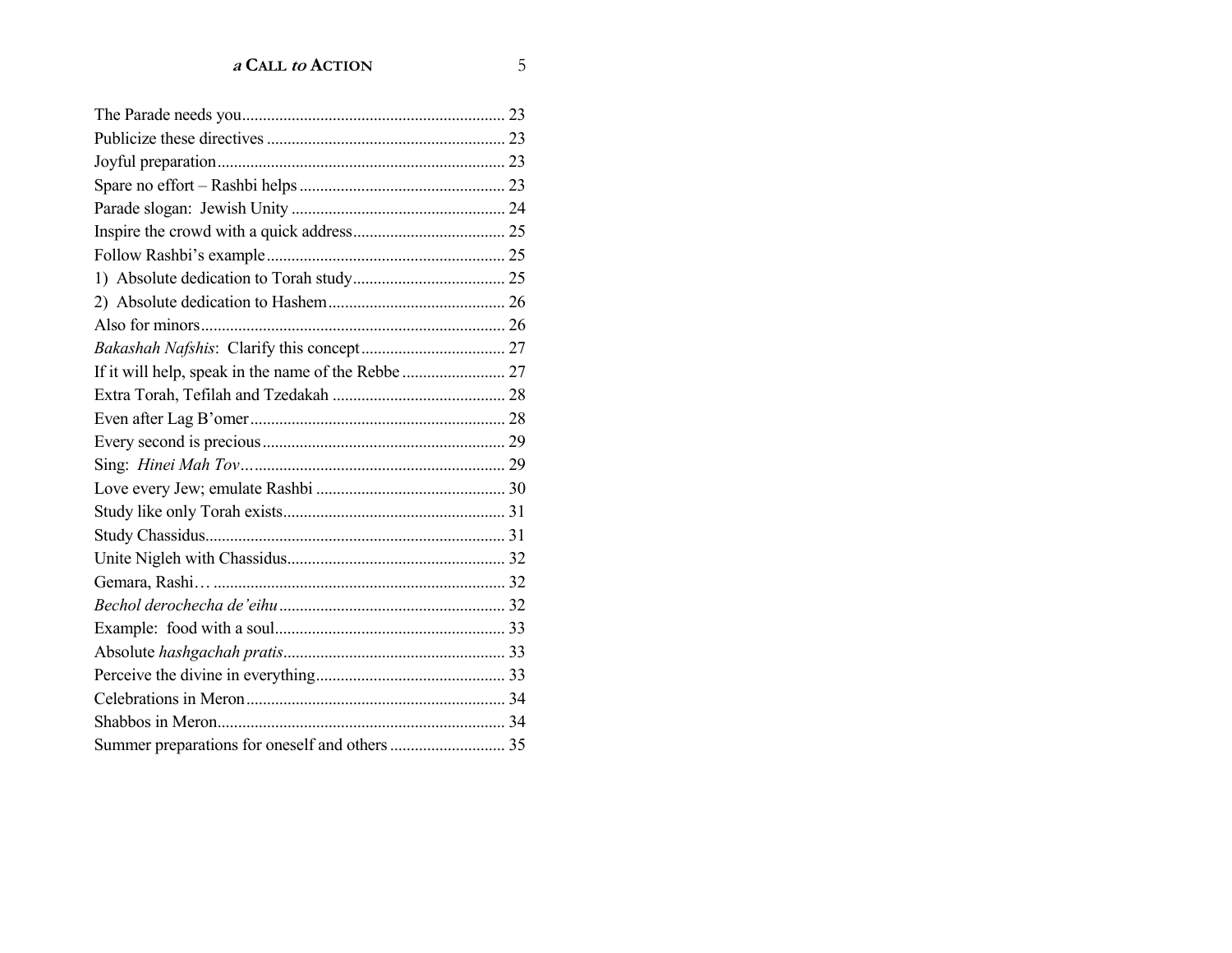# **Pesach Sheni**

"It's never too late!"

Pesach Sheni ("the Second Pesach") is celebrated on Iyar  $14$  – one month after Pesach.<sup>1</sup>

The Torah relates<sup>2</sup> that in the year following the Exodus from Egypt, the Jews made preparations to bring the Pesach sacrifice. However, a few men were disqualified on the grounds of ritual impurity, as a result of having performed burials.

Disturbed at their inability to partake in the offering, they came before Moshe and cried, "Lamah nigara – why should we lose out on bringing the offering of G-d in its correct time?!"

In reply, Hashem instructed the Jews in the laws of Pesach Sheni – "If any man be ritually-impure ... or on some distant journey" on Nisan 14, the day of the Pesach sacrifice, then he may instead bring the offering in the next month, on Iyar 14.

The ability to correct what had seemed to be a lost opportunity extended even to one who *deliberately*  transgressed G-d's command to bring the sacrifice on Pesach. Even he received a second chance on Pesach Sheni.

The eternal message of this day, writes the Rebbe (Hayom Yom, Iyar 14), is that *it is never too late*; it is *always* possible to put things right  $-$  even if one is [spiritually] "impure" or "distant," and even when this failing was *deliberate*, nevertheless, he or she can correct it.

------------------------------------------------

<sup>1. [</sup>I.e., a month after the Pesach *sacrifice*, which is offered on Nisan 14 and eaten that night (Nissan 15) during the Pesach Seder.]

<sup>2.</sup> Bamidbar 9:6-11; see *Sukah* 25a.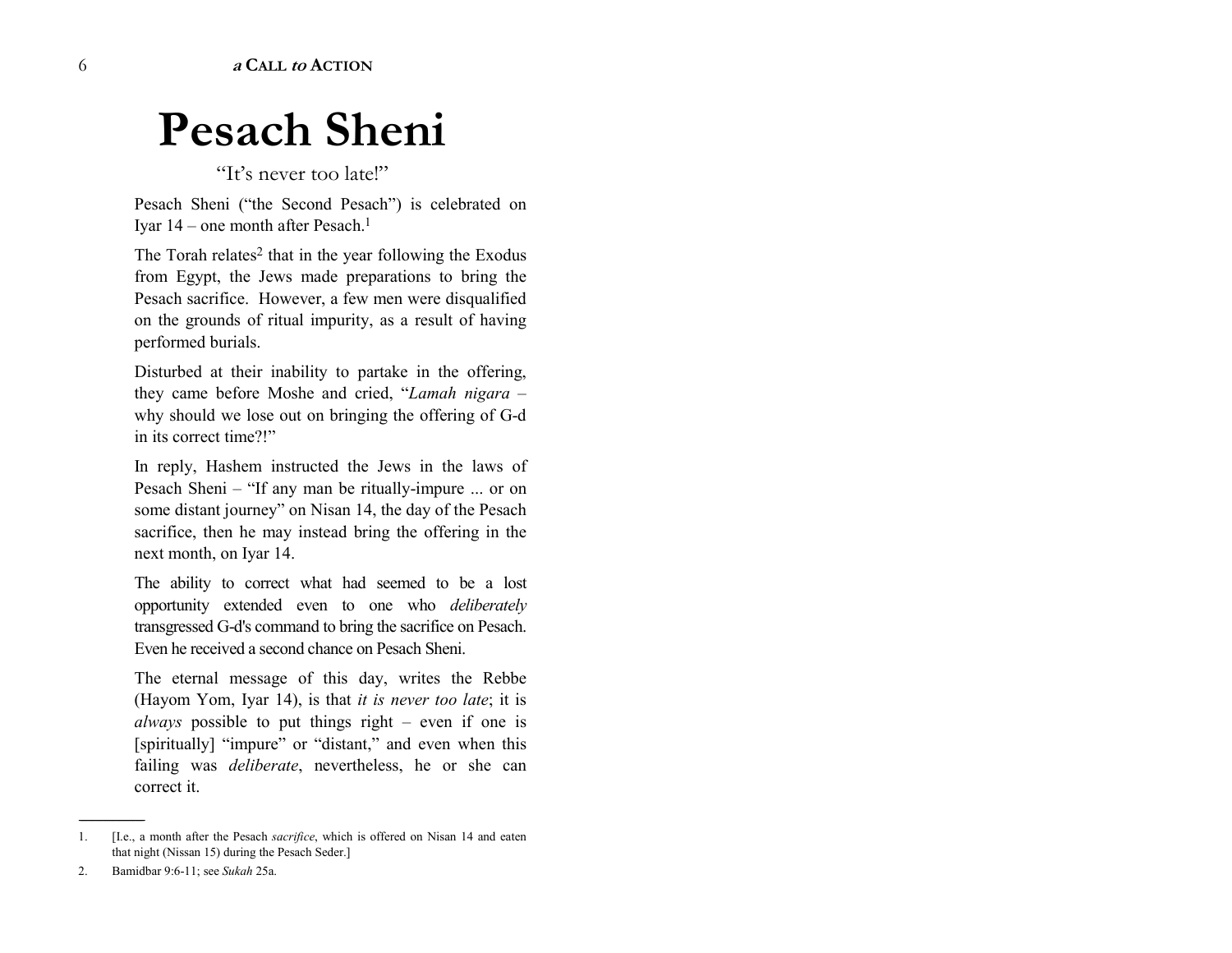#### **LET JEWS KNOWN THEY CAN FIX THEIR PAST**

• We should endeavor to make all Jews aware that on Pesach Sheni we are granted special powers from Above to correct any shortcomings of the past,<sup>3</sup> in all areas of divine service, in Torah and Mitzvos – even if the shortcomings are serious deficiencies that have brought the person to a very low spiritual standing.<sup>4</sup>

#### DAY OF PERSONAL RECKONING

• [In 1991, the Rebbe instructed:] Each of us should hold a personal reckoning of all that needs correcting from the past year, i.e., from last year's Pesach Sheni until Erev<sup>5</sup> Pesach Sheni

#### $\overline{4}$ . Severing self-made bonds

... In the above adage, the stress is mainly on the possibility to correct even the very lowest situations - the unfortunate situation of being in a state that directly contradicts spiritual purity (or being distanced from the Beis HaMikdash [i.e., Gd's Presence]).

All the more so if this lowly standing is [in the words of the verse] "lachem," lit., "of you," i.e., of your own making, willfully, and even deliberately (rachmana litzlan - Heaven have mercy!)...

Nevertheless, even a predicament such as this is not lost; it can be corrected.  $(Ibid., p.159)$ 

#### 5. The importance of *Erev* Pesach Sheni

There is a well known directive of the Alter Rebbe - "We should 'live with the times." This requires "living" with [the lessons found in] each week's Torah portion ... and it also means "living" with the lessons derived from the "Torah" of the present *time* [i.e., the time of year, significant dates and occasions.]

In our case, this requires living with ... Erev Pesach Sheni - despite the fact that we do recite *Tachanun* during the Minchah service on Erev Pesach Sheni" (as recorded in the Alter Rebbe's Siddur, before *Lamnatze'ach va'ancha*). (Parshas Acharei-Kedoshim 5748; Hisvaaduyos p. 278, with fn. 2 and subnote)

Note that the topic of Pesach Sheni is mentioned in Megilas Ta'anis [an ancient text that recorded every date in the year on which Jews would not fast or give eulogies].

Now, "the dates recorded in Megilas Ta'anis impose Halachic implications – such as a prohibition against fasting on the days *prior* to them as well" [which, in this case, includes Erev Pesach Sheni].

Although [one could argue that] "the Megilas Sheni have been cancelled" [and we

 $3.$ There is the well known adage of the Previous Rebbe, "Es is nitah kein farfalen, men ken aleh'mal farichten, "It is never too late; it is always possible to put things right." Even those that are [spiritually] "impure" or extremely "distanced" - and even if they were *intentional* transgressors - are still able to correct their past. (Parshas Behar 5749; Hisvaaduyos p.147)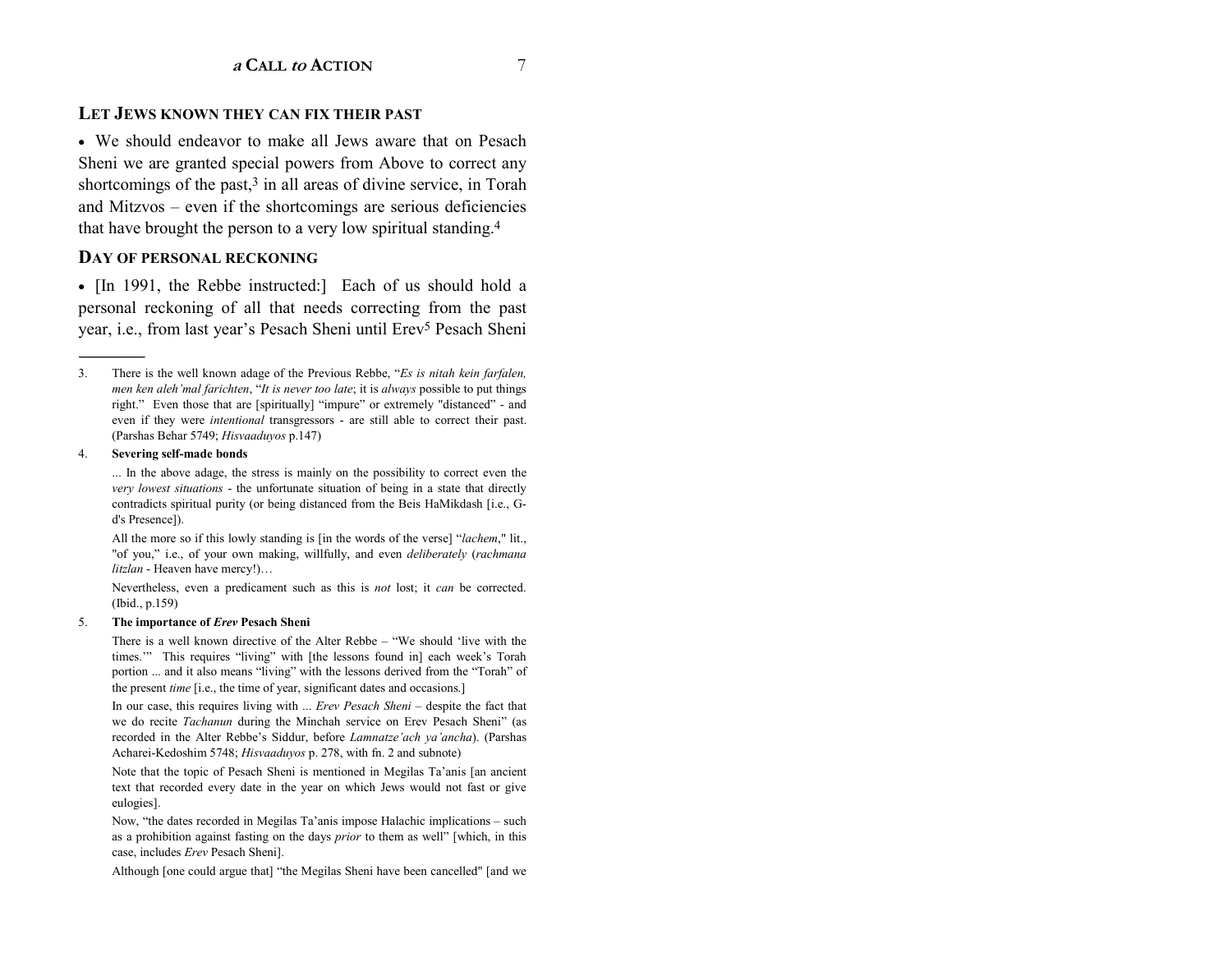of this year.

#### **WITH IMMEDIATE RESULTS**

• We should seek to make these corrections as soon as possible.6

#### **CORRECT THE DISTANT PAST**

• Special powers are granted on Pesach Sheni, not only to fix the immediate past, i.e., the most recent days, weeks, months or even the past year; but even the *distant* past – up until the age of Bar/Bas Mitzvah.7

#### **PERFECT YOUTH AND INFANCY**

• In fact, one should even correct wrongdoings that *preceded* their Bar/Bas Mitzvah (as the Alter Rebbe states in his *Shulchan Aruch*8). Indeed, we find that many Sages made an effort to correct "wrongdoings" that had taken place while they did not yet have sufficient understanding to realize what they were doing – including when they were tiny babies; from the moment they entered this world.<sup>9</sup>

#### 6. **It is never too soon**

------------------------------------------------

The adage of the Leader of our Generation concerning Pesach Sheni is well known; he taught that the lesson that we are to take from this day is "*Es is nitah kein farfalen*," "*It is never too late.*"

Therefore, we should make this self-accounting *as soon as possible*, even on this very day of Shabbos - or at least during the following days, starting with Pesach Sheni itself, which begins immediately on Motzei Shabbos (the time of the Melaveh Malka, "The meal of Dovid, King Moshiach"). (Roshei Devarim from Parshas Acharei-Kedoshim, Iyar 13 5751)

- 7. Parshas Behar 5749; *Hisvaaduyos* p. 159*.*
- 8. Alter Rebbe's Shulchan Aruch, Orach Chaim, end of ch. 343.

9. **Not your fault, but your (correctable) imperfection**

In his Shulchan Aruch (ibid.), the Alter Rebbe states regarding sins that were

no longer observe the dates recorded within]  $-$  and therefore the prohibition against fasting and the like on the days *prior* to them have *also* been cancelled.

 $\ldots$  Nevertheless, it is plainly obvious that even following this cancellation, the dates recorded in Megilas Ta'anis still bear some residue of their former status which similarly extends to the days *prior* to them; [they too retain some of their former status. As such, *Erev* Pesach Sheni remains a significant date  $-$  a day whose theme we should "live" with]. (Ibid., p.290)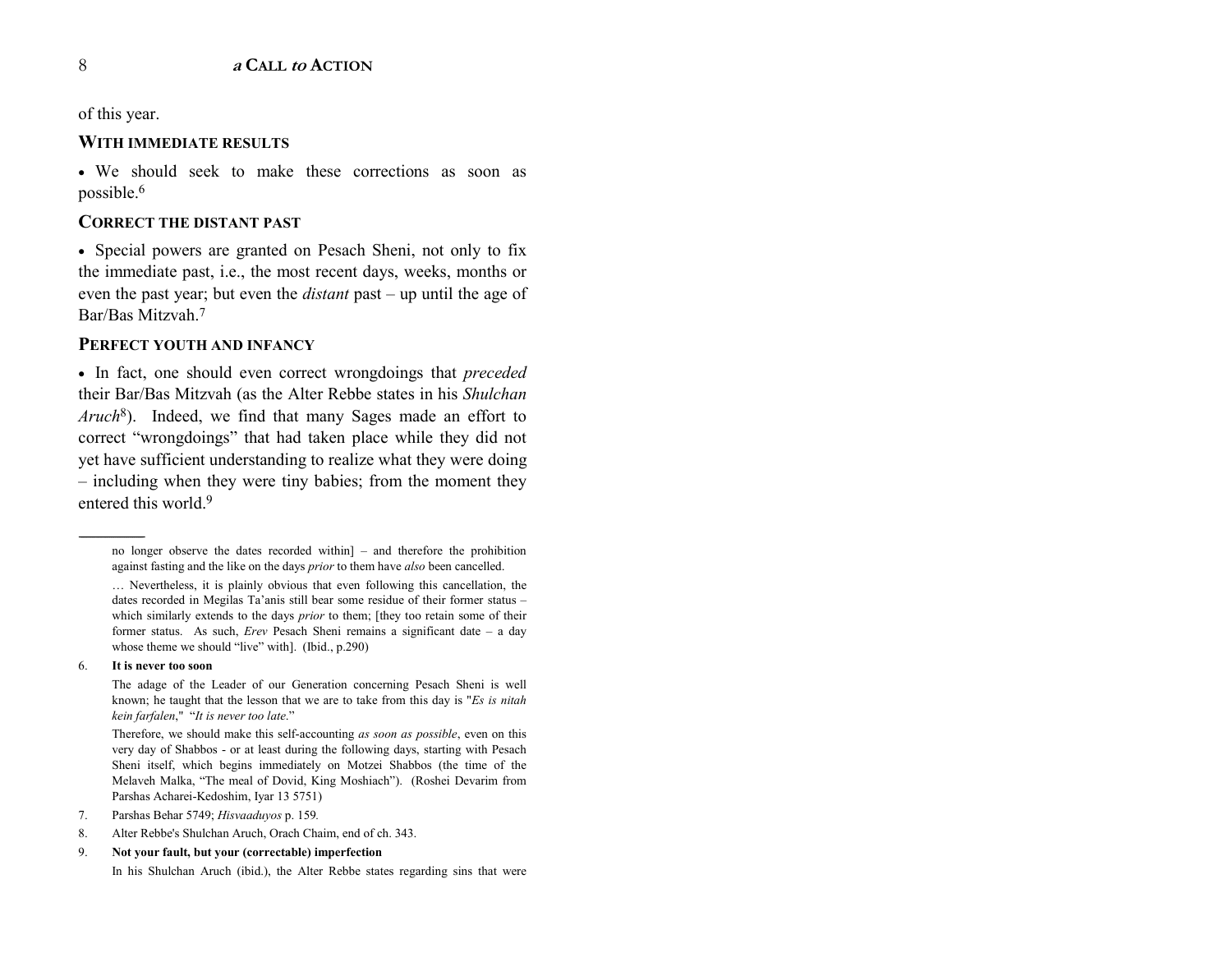#### **FOCUS ON THE FUTURE**

• In addition to contemplating actual shortcomings of the past, we should also meditate upon the fact that even a *perfect* Divine service of the past can be brought to an even greater level of perfection. With just brief contemplation, everyone is able to realize how he or she could have done even better.<sup>10</sup>

performed when one was a minor: Although he need not do Teshuvah for them now that he is an adult, nevertheless, it would be appropriate to accept upon oneself *something*, at least, in the way of Teshuvah, to gain atonement. (Parshas Behar 5749, ibid.)

#### 10. Ibid.

------------------------------------------------

#### **Opportunity to climb higher**

The message we are emphasizing (that it is possible to correct even an extremely low spiritual standing) comes *in addition* to the self-understood message of Pesach Sheni that is contained in the relevant Torah portion:

In the Torah's description of the origins of Pesach Sheni, the men who were ritually-impure through having come in contact with a corpse and were therefore unable to make the Pesach sacrifice on the correct date, were *not* on a low spiritual level, G-d forbid  $\ldots$  as stated in the Talmud (Sukah 25a.).

... In other words, the cause of their state of ritual impurity was *not* due to a deficiency in their spiritual standing. Quite the opposite! It was due to their involvement in fulfilling G-d's will [by performing the highly exalted Mitzvah of "Meis Mitzvah," attending to the burial needs in a case where no-one else can. Clearly, rather than just making up for past deficiencies, Pesach Sheni is also (or even, *primarily*) about catching up on opportunities to reach ever greater heights]. (Ibid., p. 147)

#### **Pesach Sheni influences Pesach Rishon**

[Originally, Pesach Sheni was introduced in order to *make up* for that which was missing on Pesach, i.e., offering and partaking of the Pesach sacrifice. Nevertheless,] even when our divine service on Pesach was accomplished in its *fullest* measure  $\ldots$  the Yom Tov of Pesach Sheni [still] comes as an *addition*  $\ldots$ For it is on Pesach Sheni that our spiritual service regarding the themes of Pesach are accomplished on a far higher level.

This is reflected in the name "Pesach Sheni:" The term "Pesach" means "to jump over"; Pesach *Sheni* is therefore a *dilug sheni*, <sup>a</sup>*second leap* - one that takes us far higher than our first "leap," which occurred on Pesach.

For during Pesach we merely "leaped" to a station that was far beyond our *prior* spiritual standing, i.e., we attained what could at that point be termed a state of perfection. However, contrasted with our *future* spiritual standing, i.e., when we compare the elevated state we reached on Pesach with the *additional* elevation of Pesach Sheni (the "second leap") - why, our Pesach position is still left lacking!

[And we are not talking about a *slight* lack; rather,] it is a lack which prompts the agitated complaint and demand, "lamah nigara," "Why should we lose out...?!"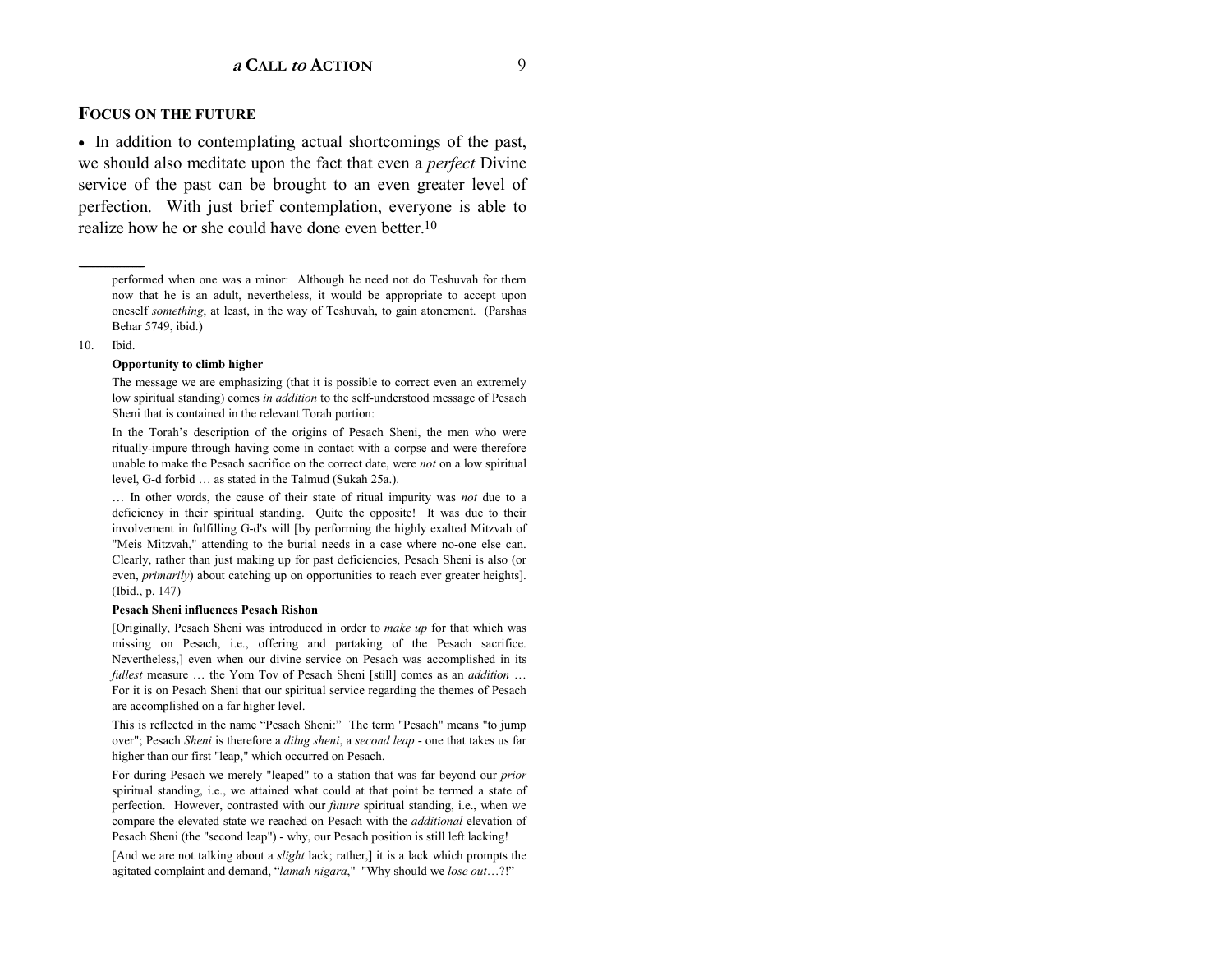#### **INTERACTION AND INFLUENCE**

• We should contemplate our personal spiritual standing, as well as our behavior towards others  $-$  beginning with the way we guide our very own family.

• This also includes our relationship with our older children, who have long completed their period of education as defined by the Torah, i.e., until the age of twenty four<sup>11</sup> – and even if they have their *own* children by now.

#### **EDUCATE IN SELF STOCK-TAKING**

• In addition to our own soul-searching, we should educate our children to make a personal self-reckoning as well. It is relatively easy to explain to a child how, with a little more effort, he or she could have done many things in an even *better* way – such that the child will be inspired to correct and improve himself.

#### **CHILDREN WITH SPIRITUAL GOALS**

• Even regarding children whose service of G-d was *appropriate*, nevertheless, we could still inspire them to cry out [in the words of the verse], "*Why should we lose out?!*" from

#### **Call to action for** *every* **Jew**

------------------------------------------------

He will then strive to do everything possible in order to reach those higher levels of perfection, climbing ever higher." (Ibid., p. 149 - see there at length.)

11. See *Kidushin* 30a.

In conclusion, Pesach Sheni carries an innovation in two directions:

On the one hand, even someone on the lowest of spiritual levels needs to be aware that nothing is totally lost and it is *always possible to correct the situation*.

On the other hand, even one whose conduct is as it ought to be (and any spiritual lack is merely due to his involvement in an *alternative* spiritual pursuit), should nevertheless take it to heart until he is *truly bothered* by that "lack."

In other words: Even one whose divine service is perfect and without deficiencies ought to contemplate how his present perfection is *deficient* in comparison to the even loftier levels of perfection he could attain. This "deficiency" should bother him to the core - until he too *demands*, "*lamah nigara*?!"

 $\ldots$  On the contrary – since age brings wisdom, he (the parent or teacher) has gained further wisdom and now knows how to have an even greater effect. (Ibid., fn. 122)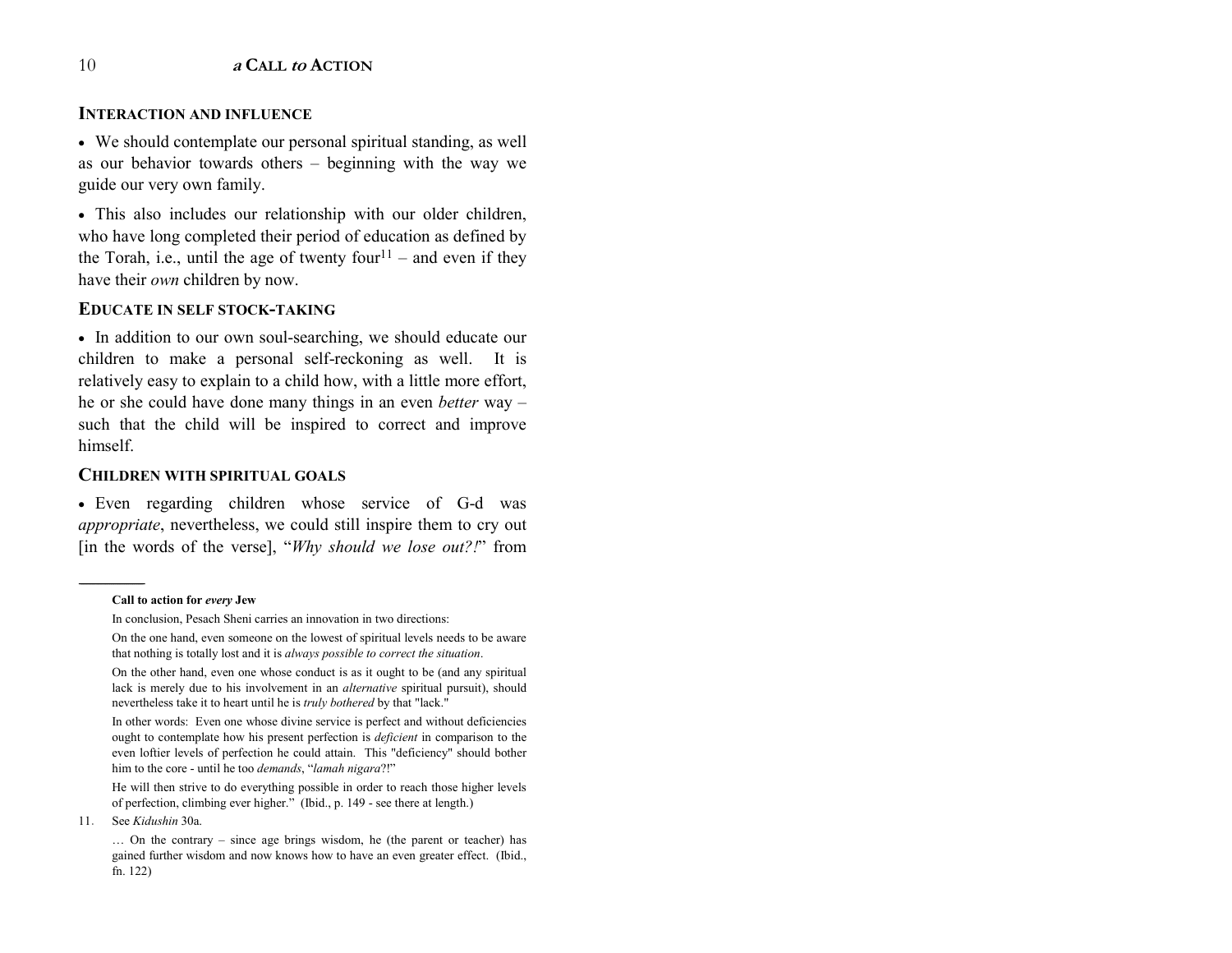performing on an even *higher* level.12

#### **AIM FOR MORE EFFECTIVE INFLUENCE**

• The need for soul-searching and resolving to enhance one's performance is of particular relevance to those in positions of influence, such as teachers, Mashpi'im (mentors) and Rabbonim. They should seek ways of making their influence of previous years even *more* effective than it already was.

#### **CONTINUE PAST ACHIEVEMENTS**

• They should also endeavor to influence their former students and contacts of previous years, by sending them a letter, phoning them or using other means of contact. They should even reach out to those who have now grown up and already accepted positions as teachers and mentors.13

• This connection (between a teacher and his or her former student) should be as enthusiastic as it was in the past, when they

12. Ibid.

#### **Mean it like a child**

 $\dots$  And like children, who strongly plead and request a matter that means a lot to them - to the extent that they break out in tearful crying (because the thought of such a desirable matter being withheld is too overwhelming). Through doing so, they arouse their father  $-$  [and in this case, through children being inspired to sincerely demand a higher level of spiritual service, they arouse] our "Father in Heaven"  $-$  to fulfill their will. (Ibid., fn. 124)

#### 13. **Once a teacher, always a teacher**

Ö True, these former students are presently studying under *other* teachers, or may have gone to another city altogether. Nevertheless, a teacher does not forget his or her pupils... A teacher always looks for an opportunity  $-$  and Hashem grants success to such endeavors  $-$  to come in contact with former pupils and to impart something, be it via letter, telephone or personal encounter. After all, since the teacher has acquired *additional* knowledge of Judaism, general positive information, wise words or spiritual insights since then, he or she desires to share this additional knowledge with former students.

 "Many years ago," the teacher explains, "we were afforded a limited number of hours to cover a specific (limited) quantity of material. Now that I have advanced in *chochmah*, *binah vedaías* (wisdom, understanding and knowledge), I'd like to share some additional insight..."

And this is true even when the former pupils have *themselves* become teachers... (Address to Neshei Chabad [Chabad Women's Organization], Iyar 23 5749; *Hisvaaduyos* pp. 206-207)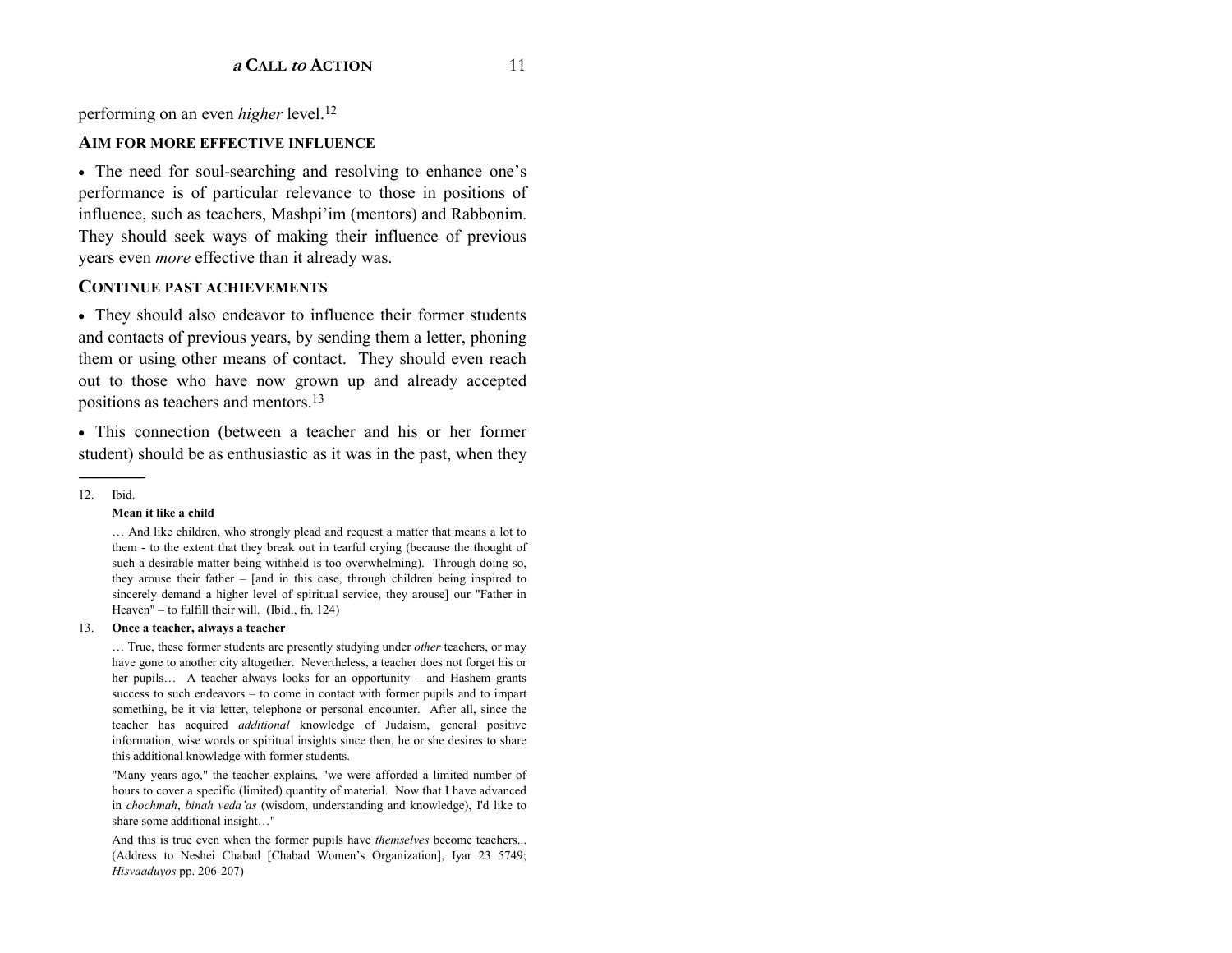had a formal teacher-student relationship.

However, the teacher should take into account that both teacher and student will have advanced intellectually since then, and endeavor, using more advanced methods, to expand his or her knowledge accordingly.14

#### **PAST AND FUTURE** *AHAVAS YISRAEL*

• A key focus of our soul-reckoning on Pesach Sheni should be the Mitzvah of *ahavas yisrael* (loving one's fellow Jew). As above, we should contemplate our past shortcomings in this area, as well as formulating ways in which to increase our *ahavas <sup>y</sup>israel* in practical, day-to-day life.15

#### **PESACH SHENI GATHERINGS**

• Ideally, we should begin rousing ourselves to fulfillment of Pesach Sheni's message and directives with a well-attended and joyful public gathering (*farbrengen*); such a setting permits each person to give support to his fellow, amid a spirit of *ahavas <sup>y</sup>israel.*<sup>16</sup>

------------------------------------------------

#### **If not in quantity, then certainly in quality**

Say, for example, that the teacher studied the laws of Kashrus, Shabbos and Yom Tov candle-lighting or the laws of family purity (*Taharas HaMishpachah*) with her students. Later, when the teacher acquires *further* knowledge in these fields, or *greater* awareness of the importance of these laws – she should, and is obligated, to inform her students of this additional information (even if they are by now teaching their own classes brimming with students).

She should now teach them the extent of the spiritual or physical goodness of observing those laws and how crucial such observance truly is, i.e., that it connects a Jew with Hashem, the Source of all blessings... (Ibid.)

#### 15. **Don't just feel** *ahavas yisrael* **- perform it**

[The Sefirah period also marks the death of Rabbi Avika's students, who were punished by Heaven for "not conducting themselves respectfully to each other." Thus the current stress on *ahavas yisrael*] in practical, day-to-day life and in a manner of "they *conducted* themselves with respect towards one another" - actual conduct and not merely *feeling* respect within our hearts... (Parshas Behar 5749; *Hisvaaduyos* p. 157-158)

#### 16. **Among brothers and sisters**

In the spirit of הנה מה טוב ומה נעים שבת אחים גם יחד "Behold, how good and how pleasant it is, when brothers dwell together (Tehilim 133:1)." (Ibid. p. 160)

<sup>14.</sup> Address to Neshei Chabad, ibid.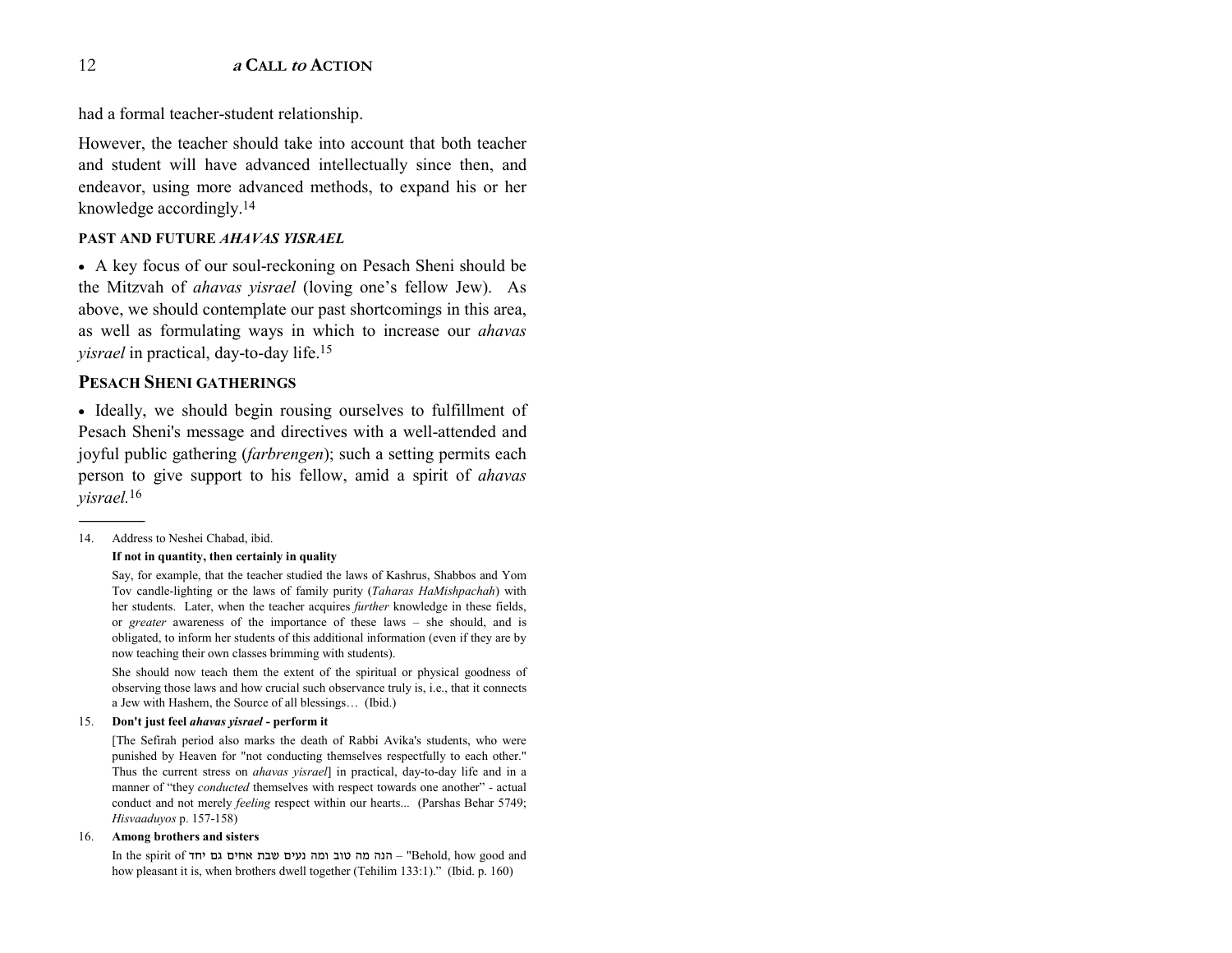#### **INSPIRATIONAL** *FARBRENGENS*

• In the auspicious days between, or in proximity to, Pesach Sheni and Lag B'omer, we should hold a special *farbrengen* in every location.

• In the joyful atmosphere of these *farbrengens*, we should seek to inspire others to correct and improve all areas of their divine service<sup>17</sup>

#### **JOYFULLY REPAIR THE PAST**

• However, we should ensure that even discussions on ways to fix the past are not conducted in a negative or depressing manner, G-d forbid; but rather, in a spirit of *joy*.<sup>18</sup>

#### **NO** *TACHANUN*

• We do not recite *tachanun* (penitentiary supplications) on Pesach Sheni; although *tachanun* is recited during Minchah of the previous day.19

#### 17. Ibid.

#### **Meet and mend with joy**

It is customary to conclude a *farbrengen* with a practical instruction, since *HaMa'aser Hu HaIkar* – "The main thing is the deed":

For a start, we spoke about arranging *farbrengens* in every location, in connection with the lesson and directive of Pesach Sheni. Our efforts at *Tikun* (correction) and Teshuvah (repentance) should also be done, not amidst despondency, G-d forbid, but rather, specifically with joy - and through a Chassidishe *farbrengen*.

In addition, there is great practical superiority to be gained by *gathering together* to discuss the way to correct and complete all aspects of divine service to the most perfect extent. (Ibid., p. 164)

 $\dots$  However, regarding the actual matter that needs to be corrected or completed, one does not require another to rouse him to take action - but rather, he arouses himself, on his own initiative. That is how it was in the original episode of Pesach Sheni [as recorded in the Torah], where the men came forward on their own initiative, without anyone prompting them, and complained to Moshe, *<sup><i>'lamah*</sup>  $nigarah$  – why should we lose out?!" (Ibid., fn. 32)

... There are many special customs associated with Pesach Sheni, including the marvelous opportunity of an additional *farbrengen* together with many Jewish men, women and children; held in an atmosphere of *ahavas yisrael* and *achdus yisrael*. (Pesach Sheni 5748; *Hisvaaduyos* p. 300)

- 18. Parshas Behar 5749; *Hisvaaduyos* p. 160.
- 19. Siddur of the Alter Rebbe.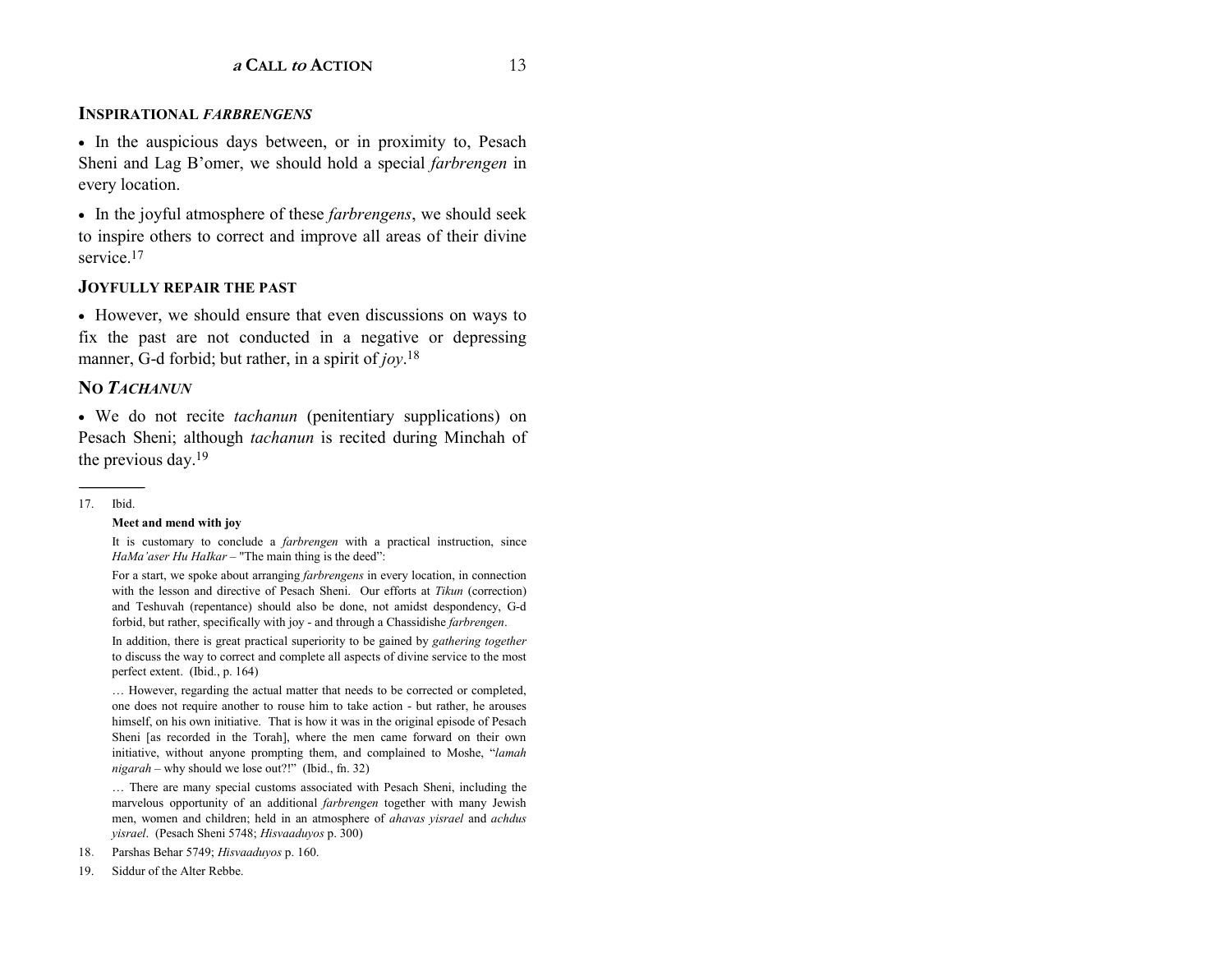# **EAT MATZAH**

• We should make a point of eating Matzah during the *daytime* meal of Pesach Sheni.20

[The Rebbe's custom (in the majority of years) was to also eat Matzah on the *night* of Iyar *15* (Motzei Pesach Sheni).]<sup>21</sup>

# **Lag B<sup>í</sup>omer**

The  $33<sup>rd</sup>$  day of the Omer counting;

Rashbi's Day of Rejoicing

# **INTRODUCTION**

The  $33<sup>rd</sup>$  day of the Omer is celebrated as the day when a plague that wiped out 24,000 students of Rabbi Akivah, one of the greatest sages of Talmudic times, suddenly ceased. The plague had its origins in a spiritual deficiency, our Sages tell us, for the students "did not show respect one to the other." On their exalted level, they were considered lacking in the love of their fellow Jew.

Lag B'omer therefore reminds us to increase Jewish unity and brotherhood.

Of even greater significance, Lag B'omer is the anniversary of the passing of the great Sage, Rabbi

------------------------------------------------

20. The Pesach Sheni sacrifice was actually eaten with Matzah on the eve of the Iyar 15. Nevertheless, the sacrifice was *offered* on the day of Iyar 14. Hence the custom to eat Matzah during the day of Iyar 14, commemorating the *beginning* of the festival. (See Igros Kodesh vol.2, pp. 352-353)

 [See Parshas Shemini 5740, regarding some who have additional *hiddur* of eating Matzah on the *eve* of Pesach Sheni (Iyar 14) as well.]

**Before and after** 

We should already begin to "live" with the spirit of Pesach Sheni during the afternoon of Iyar 13. (Parshas Acharei-Kedoshim 5748; *Hisvaaduyos* p. 278)

Whether or not *Tachanun* is recited in *kri'as shema she'al hamitah* [said before retiring at night] on the eve of Iyar 15 remains unclear. (Pesach Sheni 5743)

<sup>21</sup>. Rabbi Groner. See also Sichas Pesach Sheni 5740 and 5743.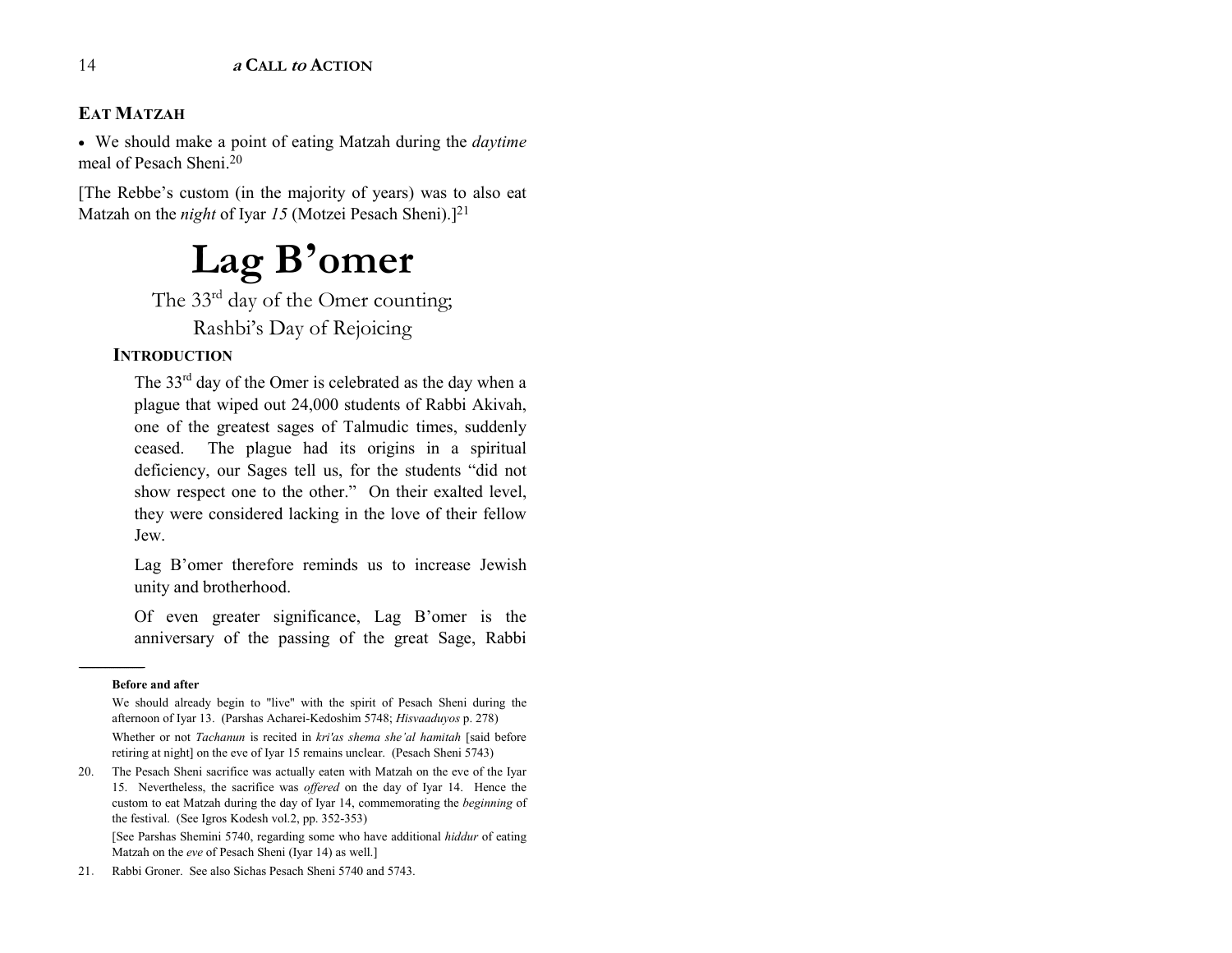Shimon bar Yochai, known by his acronym, Rashbi author of the Zohar.

Just prior to his passing, he instructed all Jewry to celebrate the day of Lag Bíomer as his *Yom Hilula* ("Day of Rejoicing").

On the day of one's passing, their lifetime's sum of Torah, prayer and good deeds is elevated and revealed. Especially in the case of a Tzadik (and certainly an unparalleled Tzadik such as Rashbi), each anniversary ìcauses salvationsî here on Earth.

In addition, on that day, he revealed more teachings from the Torah's innermost mysteries (Kabalah  $-$  the "soul" of Torah) than he had done throughout his entire lifetime.<sup>22</sup>

#### **JOY FOR ALL JEWRY**

------------------------------------------------

• Lag B'omer, Rashbi's *Yom Hilula*,<sup>23</sup> is a Yom Tov<sup>24</sup> and a

#### 22. **Joy at completing our refinement**

[An additional insight into the significance of Lag B'omer:

Each day of the Omer counting corresponds to another attribute or *sefirah*. It is on the 33<sup>rd</sup> day of the Omer that we reach the *sefirah* of *hod shebehod* ("splendor within splendor").

Now, the seven attributes are *chesed, gevurah, teiferes, netzach, hod* and *yesod*. Since *Yesod* facilitates bestowal from the preceding attributes into *malchus*, it is considered "external" to the preceding attributes. Thus, once we have reached the *sefirah* of *hod shebehod*, we have completed refining the *"main body* of the attributes."

#### **Association with the Rebbe Maharash**

It is also worth noting that the attributes are often counted not only from *chesed*  through *malchus*, but also in reverse – from *malchus* through *chesed*. According to this second way, the 33rd day of the Omer corresponds to *tiferes shebetiferes*. Thus *hod shebehod* is related to *tefires shebetiferes* – famous as the birthday of the Rebbe Maharash (author of the approach of *lechat'chila ariber*).]

#### 23. **Unparalleled in all history**

Lag B'omer, the day of Rashbi's passing, is his *Yom Hilula* (Day of Rejoicing). This is due to the immense greatness that he acquired at the time of his passing.

... Not only that, but Rashbi *instructed* us to rejoice on this day; which includes a granting of ability that *enables* us to rejoice on this day, not only as a decree from Above, but in a manner that makes rational sense that even our *nefesh habehamis*  (animalistic soul) can appreciate.

Rashbi's joy at that time influenced all those around him, and certainly his own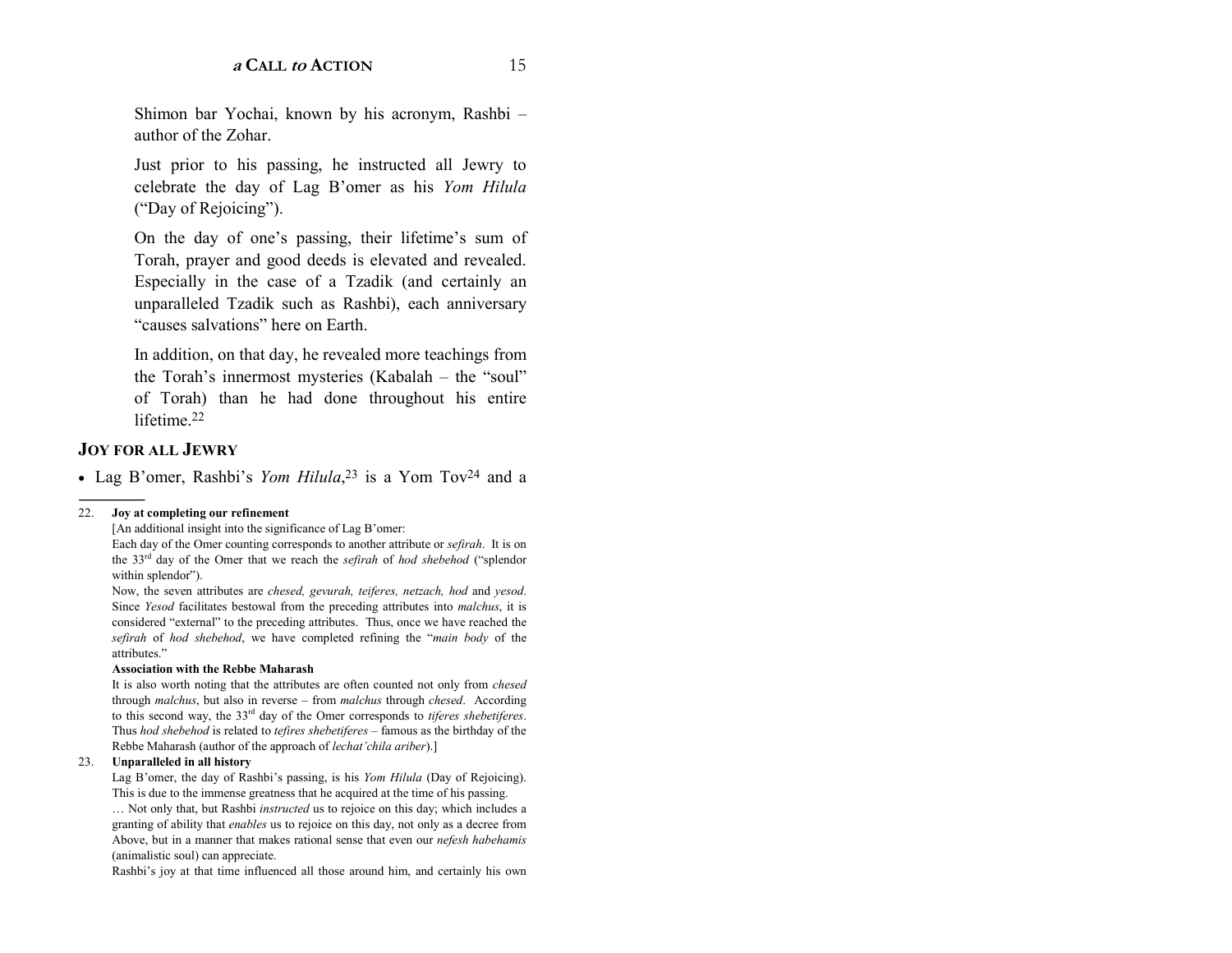day of rejoicing.

------------------------------------------------

• Rashbi personally introduced and announced this day as his *Yom Hilula*; and instructed the *entire* Jewish people to rejoice on this day.25

students (the greater a student's level of connection with Rashbi, the greater was the quality of his joy at the immense elevation that Rashbi attained), as well as all Jewry, for all generations.

Moreover, it is an *openly revealed* joy. This is a phenomenon that has no equal, not even regarding the passing of Moshe Rabbeinu – and certainly not the other Tana'im and Amora'im [who lived in that era]. (Night and Motzei Lag B'omer 5748; *Hisvaaduyos* pp. 310-311, with fns. 43 and 45)

#### 24. **Feasting and rejoicing**

Some have the custom to eat a festive meal on the eve of Lag B'omer as well. (Lag Bíomer 5751; *Hisvaaduyos* p. 215)

... This is in addition to the festive meal that is held during the actual day of Lag Bíomer. (Parshas Emor 5750; *Hisvaaduyos* p. 176)

The Alter Rebbe states in his Shulchan Aruch (Orach Chayim 493:5), that "We have a custom to somewhat increase in joy on this day. In Igros Kodesh (p. 117), he states,  $\ldots$ on the  $18<sup>th</sup>$  of Iyar, they rejoice and exult in Hashem with all heart and soul, and hold a day of feasting and rejoicing." (Parshas Acharei-Kedoshim 5750, fn. 92; *Hisvaaduyos* p. 148)

25. Lag Bíomer 5751; *Hisvaaduyos* p. 211.

#### **No sadness permitted**

Due to the rejoicing of Rashbi, we do not even permit the recital of *nacheim* [a prayer lamenting the destruction of the Beis HaMikdash and pleading for its restoration; normally reserved for Av 9]. Although *nacheim* is a prayer and request to *terminate* our exile [and therefore has a positive side], nevertheless, it emphasizes the opposite of happiness [by mentioning the destruction and consequent exile].

#### **The scholar who died for reciting** *nacheim*

... Indeed, there is a story of one [exceptional scholar] who [had the unique custom of reciting *nacheim* daily, throughout the year. However, when he] recited *nacheim* on Lag B'omer, he was penalized [from Heaven] with a most harsh punishment – the opposite of prolonged life... (Parshas Acharei-Kedoshim, Iyar 13 5748; *Hisvaaduyos* p. 297)

Despite the fact that it was this person's custom to recite Nacheim *every* day of the year. (Parshas Emor, fn. 97; *Hisvaaduyos* p. 169) [Seemingly, his action should not have been perceived as "slighting" Rashbi's *Yom Hilula* by dampening the joy with the sadness of exile; after all, this scholar even recited *nacheim* on Shabbos and Yom Tov, and was *not* punished for dampening even such *Biblically* mandated joy!]

#### **Why such a harsh punishment?**

Two unique points [that beg explanation] emerge from the above story: 1) The actual punishment [i.e., the fact that Rashbi's dissatisfaction should result in the scholar passing away] is something totally and utterly irregular for *tzadikim* ... 2) The fact that the punishment not only occurred, but was even *publicized* - despite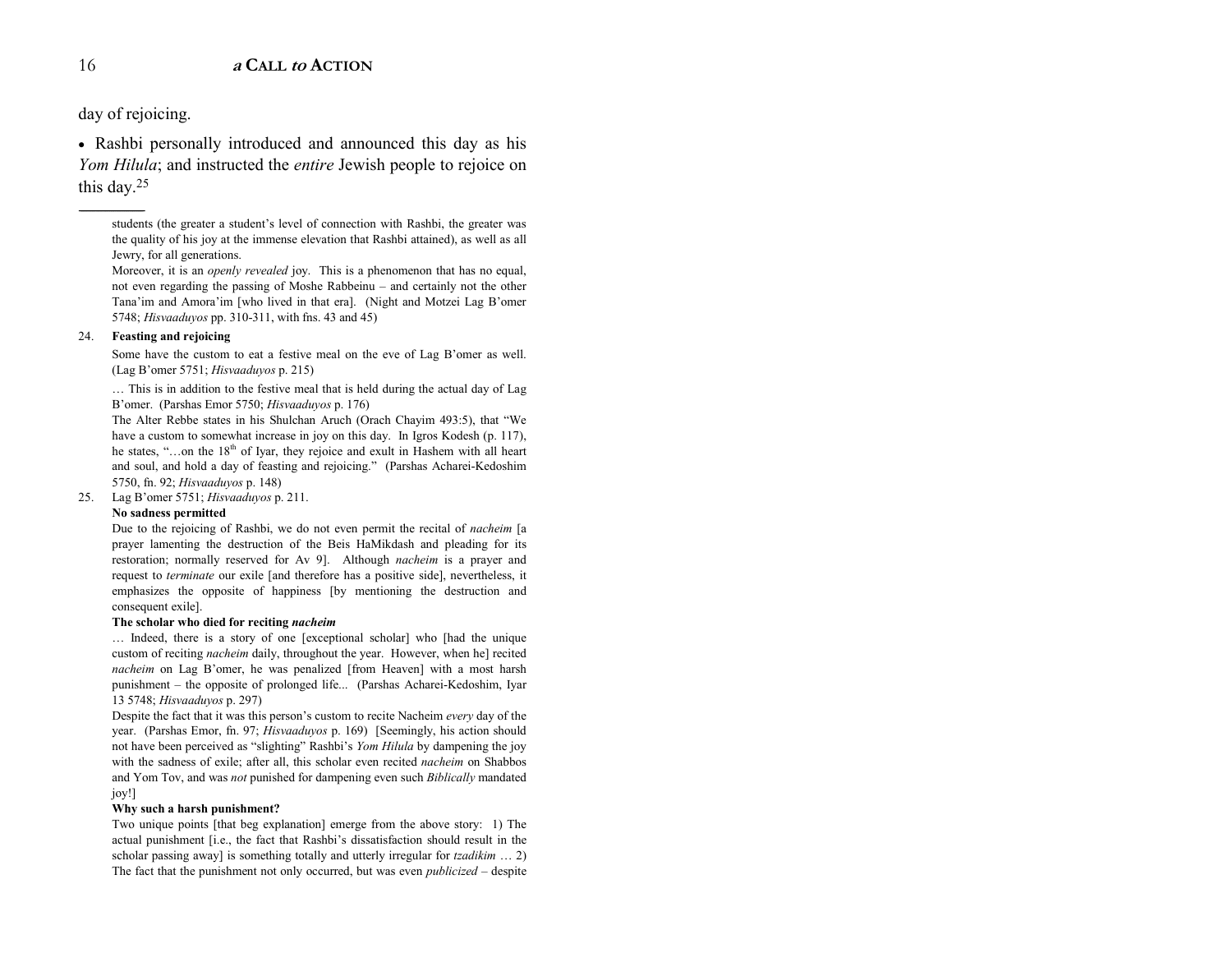#### **TWENTY FOUR HOURS OF CELEBRATION**

• The celebrations begin with the eve of Lag B'omer; the full twenty four hours are considered a time of rejoicing, with the joy being steadily increased from one hour to the next.

This is the widespread custom, which continues to reach more and more communities  $-$  and it is also the Chabad custom.<sup>26</sup>

#### **Day of redemption**

------------------------------------------------

... On the Rashbi's exalted level, the inner secrets of the Torah were openly revealed; as a result, the entire concept of the *churban* [destruction of the Beis Hamikdash and the subsequent exile] was completely non-existent for him. It is for that reason that on his *Yom Hilula* (i.e., the day of his passing, when his entire divine service was perfected and completed), the recital of *nacheim* is utterly negated. Quite the opposite – on this day, the *Redemption* is greatly emphasized! (Ibid., 5751, pp. 211-222)

#### 26. **When do we start?**

Regarding the rejoicing on Lag B'omer ... there are divergent opinions as to whether we should begin rejoicing only in the daytime, or perhaps the previous night?

#### **With the arrival of** *hod shebehod*

... We can further clarify and determine this issue, based on the famed discourse published in the *Siddur* [with Chassidic explanation] that addresses the spiritual superiority of Lag B'omer:

It is on Lag B'omer that we complete the process of refining the specific *sefiros* (attributes), from the first *sefirah* through *hod shebehod* – "the completion and conclusion of the *main body* of the attributes." [See above, fn. 22.] This completion is initially achieved on the *eve* of Lag B'omer ... during the Ma'ariv prayer ... at the moment we recite (according to the prayer text established by the Alter Rebbe), "In the merit of counting the *omer* ... may it be rectified ... the *sefirah* of *hod shebehod*.î

... Then, following the beginning of this process on the eve of Lag B'omer, it continues and increases throughout the entire following day. [The rectification of *hod shebehod* and by extension, the "main body" of the attributes, begins at nightfall, steadily progresses throughout the day, and is finalized at the following nightfall]. However, even the night *following* that ... (especially before the hour of midnight) still receives some influence from its proximity to Lag B'omer.

the extreme caution normally exhibited to avoid publicizing an undesirable matter even concerning an *animal* [is highly abnormal].

<sup>...</sup> However, the reasoning behind this story can be explained as follows: The extreme punishment occurred and was even publicized in order to *greatly emphasize the tremendous importance of rejoicing on Lag B'omer – and to severely negate the opposite approach* [i.e., dwelling on gloomy matters. The case of this scholar, then, served as a one-time demonstration of Lag B'omer's extreme spiritual importance. Perhaps the fact that many generations since, who now appreciate the importance of rejoicing on Lag B'omer, is retroactively credited to this scholar's serving as an (extreme) example  $-$  Ed].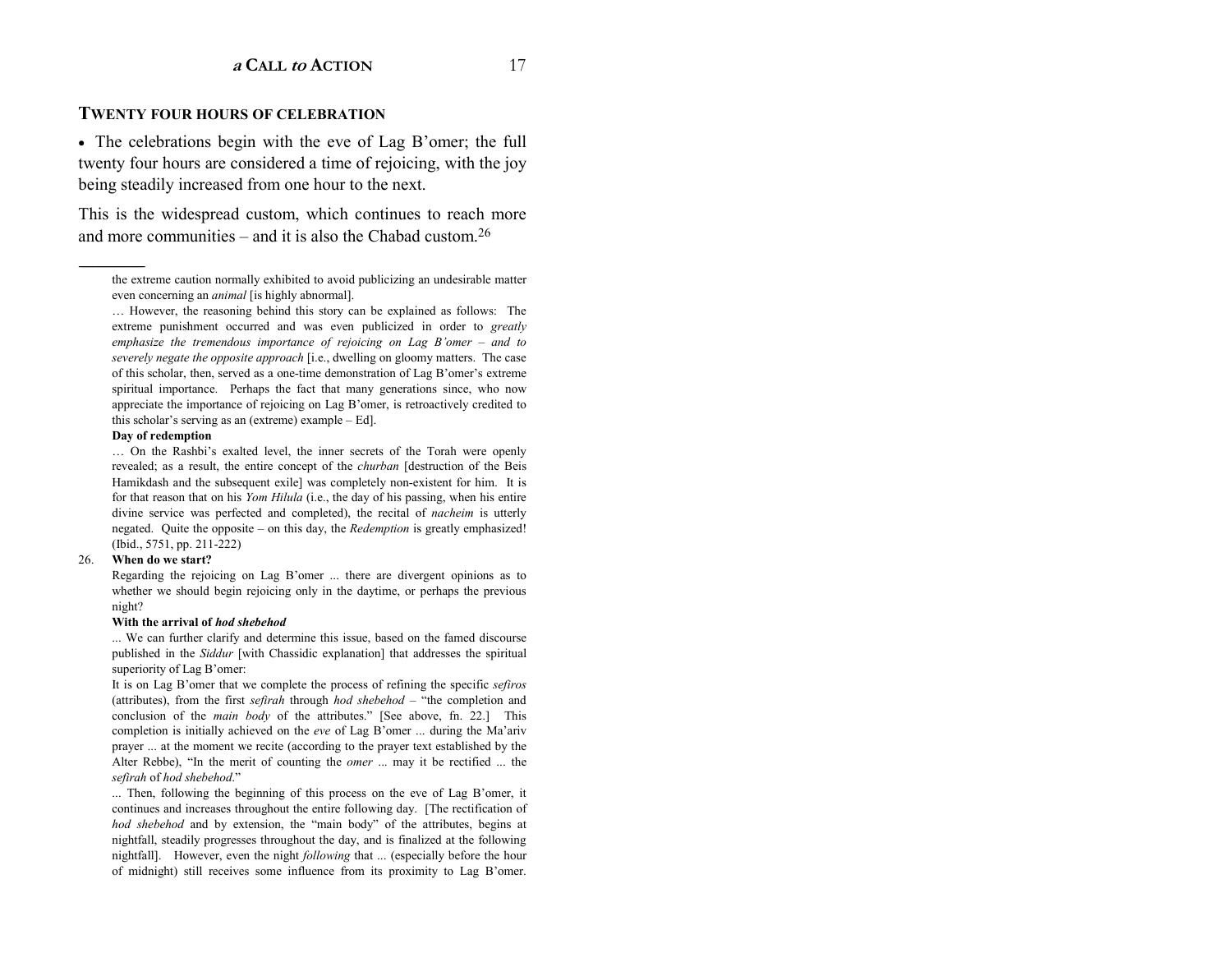#### **JOYOUS EVENTS ALL OVER AND FOR ALL JEWS**

• Each of us should do whatever we can to ensure that Lag B'omer is celebrated with great happiness<sup>27</sup> in every place where Jews are found

• This should be accomplished by holding *farbrengens*, public gatherings<sup>28</sup> and the like,  $\sigma^{29}$  with children's parades.

(Night and Motzei Lag B'omer 5748; Hisvaaduyos p. 307)

#### 27. From darkness to great light

Lag B'omer is Rashbi's Day of Rejoicing; not mere rejoicing, but rather "great" rejoicing." This is emphasized by the custom [to rejoice] despite the *restrictions* on merriment that we observe throughout the counting of the Omer.

For notwithstanding the somberness of the Sefirah period ... on Lag B'omer, we nevertheless *reverse* this conduct (in accordance with Torah), and *increase* in joy. Why, we even rejoice with a groom and bride, since it is customary to hold weddings on Lag B'omer [unlike the rest of the Sefirah, when weddings are prohibited].

We will in fact be celebrating a wedding *here* [in 770] this Lag B'omer; not only one, but two weddings... (Lag B'omer 5759; *Hisvaaduvos* p. 178)

One of the causes for Lag B'omer being a day of such great rejoicing (not only in contrast with the other days of the Omer, but even compared to all other days of the *year*) is due to the magnitude of peace that follows divisiveness. It can be compared to light that follows darkness. (Parshas Emor 5749, fn. 40; Hisvaaduyos p. 113)

#### **Highlight of the year**

See the entry for Lag B'omer in *HaYom Yom*, which states that "For the Mittler Rebbe [and his Chassidim], Lag B'omer was considered one of the most *outstanding festivals*; we would go out [from the town] into the fields ... We would eagerly await Lag B'omer an entire year!" (Ibid., in subnote)

#### 28. In a perfect bond with Hashem

Rashbi experienced intense closeness to Hashem in an openly manifested manner, throughout his physical lifetime. As he declared on the day of his passing (Lag B'omer), "Throughout the days that I have been bound within this world, I have been in a perfect bond with the Holy One, Blessed be He..." (Zohar III p. 288a). This phrase indicates a state of *complete nullification* to G-d.

#### **Power to all Jews**

... It is from Rashbi that each Jew receives the power to replicate this state of nullification in his or her divine service; permitting our service to bear similarity and be considered a "sample" of *bechad katirana iskatrana*, a perfect bond with Hashem. This power enables a Jew to be holy in all of his or her affairs, in the spirit of the verse, "You [the Jewish people] should be holy, for I [Hashem] am Holy," and "I will be sanctified in the midst of the Children of Israel."

This, we could say, is pointedly expressed in the custom to celebrate Rashbi's Yom Hilula on Lag B'omer in public - with farbrengens, gatherings (kinusim) and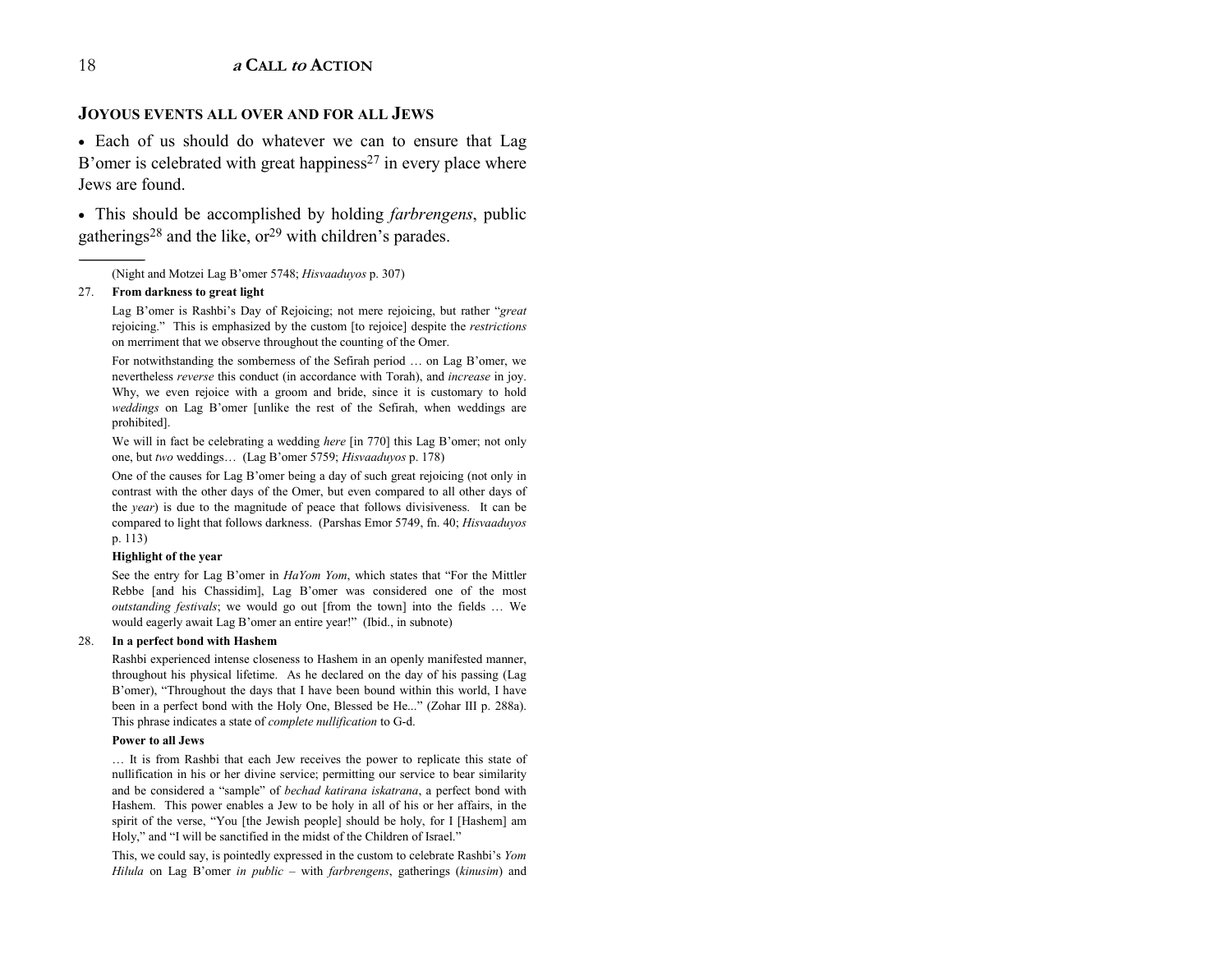• All of these activities should be designed to draw large crowds.30

# **LAG BíOMER PARADES**

• We should strive to arrange Lag B'omer Parades in each and every location  $-$  as has indeed been done over the past few years.<sup>31</sup>

#### **THEME: JEWRY IS PARADING FORWARD AND UPWARDS**

• The purpose of these Parades (or *'Tahaluchos*,' as they are known) is to emphasize and display openly  $-$  for the entire world to see – that the Jewish people are parading forwards (*holchim*) to fulfill the will of their Creator.

• Moreover, our advance takes the form of constantly traveling upwards (*halichah*) from one level to the next.32

#### 29. **Physically manifested spiritual delight**

On Lag B'omer, we should emphasize rejoicing in all matters of divine service; we should arrange joyful gatherings, here [in 770,] and wherever else this message reaches. (Lag B'omer 5749; *Hisvaaduvos* p. 179)

30. Parshas Acharei-Kedoshim 5750; *Hisvaaduyos* p. 149.

#### **For the entire nation**

We should strive to ensure that Lag B'omer, Rashbi's *Yom Hilula*, should become *yom simchasenu* – "the day of *our* rejoicing," i.e., of all Jewish people wherever they may be. (Parshas Behar-Bechukosai, Iyar 8, 11 and 15 5748; *Hisvaaduyos* pp. 268-269)

31. One of the unique aspects of the Lag B'omer celebrations, as it pertains to Jewish children, is the [recently] established worldwide custom to arrange *parades* ... especially Jewish *children's* parades. (During the Lag B'omer Parade 5750; *Hisvaaduyos* p. 198)

#### 32. **The purpose of life**

This accords with the explanation given in Chassidic discourses (also based on the Torah's "revealed" teachings) that the entire purpose of the soul's descent in this physical world is to progress from a state of *omdim*, "standing stationary" [with an established and restricted level of service and limited accomplishment] to a state of *halichah*, "going" [expanding and progressing] and *mehalchim*, "proceeding" [reaching ever higher levels]. This is expressed (amongst other ways) in an *actual, physical parade*.

From time to time (during an *es razton*, a favorable time), we gather and proceed together with the entire community (for we are taught, "Do not segregate yourself from the community"), in order to emphasize and show ... that the Jewish people are

parades in his honor. (Parshas Acharei-Kedoshim 5750; *Hisvaaduyos* p. 148)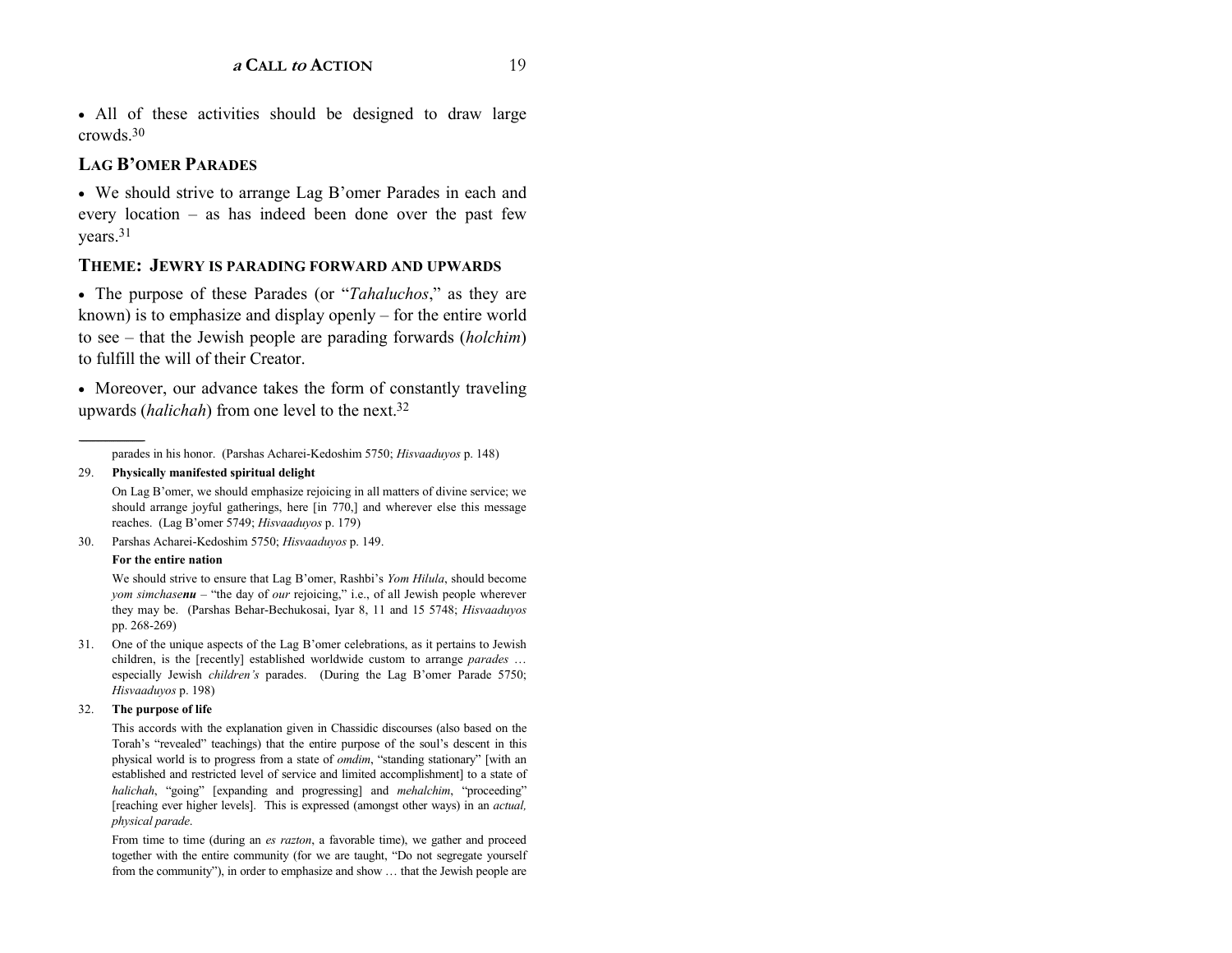#### **DEMOCRACIES ARE FOR PARADES EXPRESSING JUDAISM**

• In particular, Jews situated in "countries of plenty" (such as America), where they are able to observe Torah and Mitzvos free from persecution, intimidation and the like, should utilize their positive situation to arrange public parades – expressing the theme of the Jewish people's upwards journey in matters of Judaism  $33$ 

proceeding ... *mechavil el chavil*, "going from strength to [even greater] strength." (Parshas Behar-Bechukosai, Iyar 8, 11 and 15 5748; Hisvaaduyos pp. 269-270)

#### A complete Menorah

[On Lag B'omer 5750, during the Parade, the Rebbe explained the significance of Jewish unity at this time:

The Jewish people are likened to the seven-branched Menorah of the Beis HaMikdash; there are seven branches of divine service, based on the seven attributes. Now, although each Jew contains aspects of all seven attributes, nevertheless, each Jew's *individual* divine service is predominantly colored by just one of the seven. Our patriarchs similarly displayed predominant attributes; Avraham symbolized chesed (kindness); Yitzchak, gevurah (severity); and Yaakov, tiferes (beauty).

However, during the counting of the Omer, all Jews address all of these attributes - indicating a unique state of unity, causing the seven branches to visibly unite into a single golden Menorah.

#### **Achdus** and chinuch

The Rebbe then continues to explain the relevance to Jewish *children* in particular (noting that "the Jewish custom (which is a veritable part of Torah) is to specifically celebrate Rashbi's Day of Rejoicing through gathering and uniting Jewish *children*"):

Kindness and brotherhood is one of the basic tenets of Jewish education. This is seen explicitly in the passage in which Hashem speaks in praise of Avraham (Bereishis 18:19), "For I have loved him, because he commands his *children* and his household after him, that they keep the way of Hashem, *doing charity and justice.*" See *Hisvaaduvos* p. 192 ff. at length.]

#### 33. Lands that aid the observance and promotion of Torah

... To the contrary – in these countries, the authorities extend their *aid and support* [to the Jews].

... We are able to point with our finger and exclaim, "Look! Over there stands a Jew, together with his wife, who spent half a century in a country which, via intimidation and persecution, did not permit Jews to observe Torah and Mitzvos.

Yet they allowed nothing to prevent them from progressing in Judaism, and going from strength to strength.

We are now privileged to see them right here, in immediate proximity, in this very synagogue and study hall!"

Undoubtedly, we will take [their story] to heart and derive a lesson from the living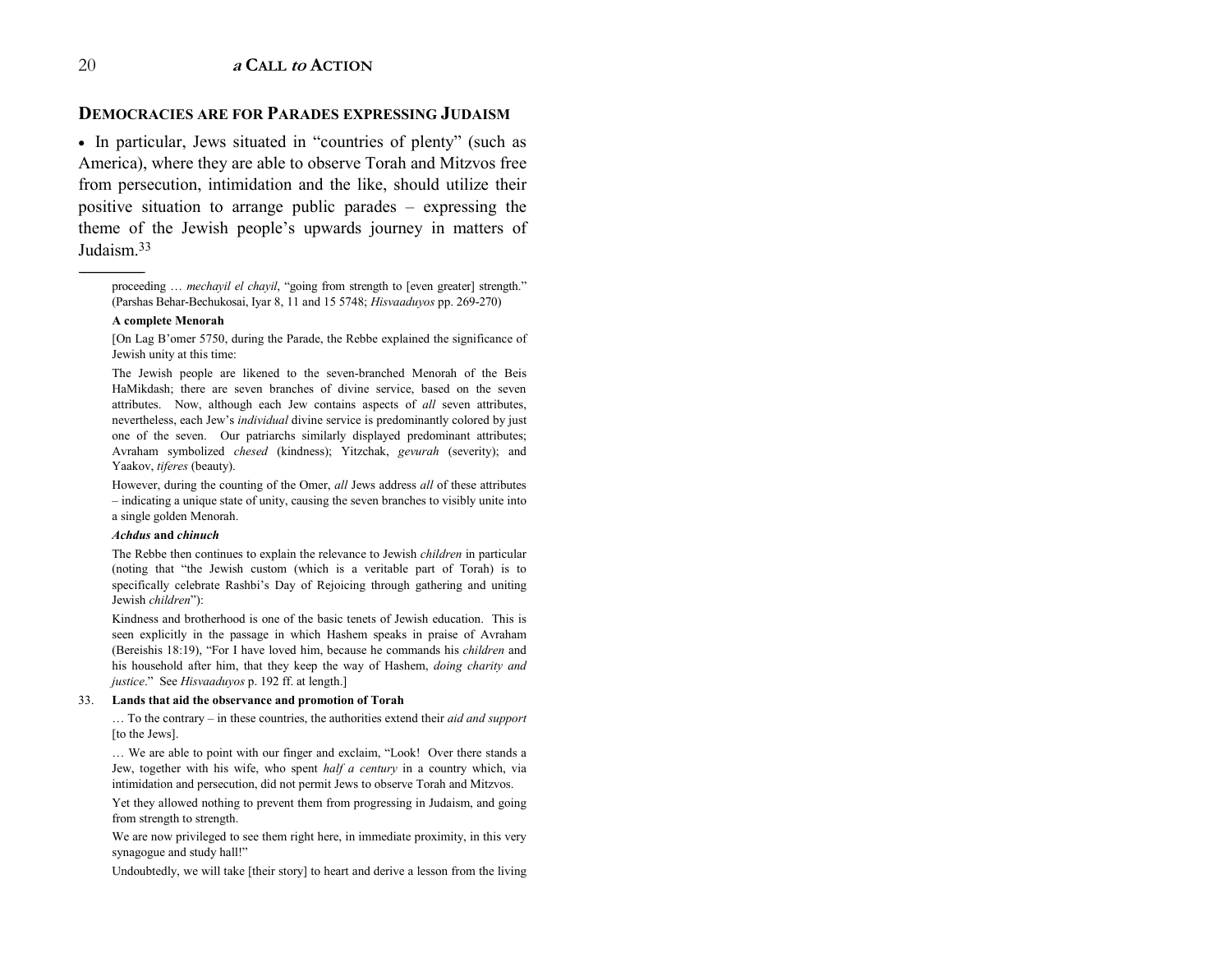# **THROUGHOUT DIASPORA AND THE HOLY LAND**

• We should arrange celebrations, parades and the like, for *all* Jews, wherever they are located within the Diaspora – and certainly within the Holy Land.34

#### **INVITE EVERYONE, ENSURE TZENI'US**

• Men, women and children should participate in these events – with separate arrangements obviously, for the sake of utmost modesty.35

#### **FUN KIDS ACTIVITIES**

• This is all especially important regarding *children*. It has been the custom from ancient times on, to reduce schoolchildren's Torah study on Lag B'omer; instead, they take off half or a third of the day and go out to fields. $36$  There, the children are entertained with fun (and apparently) mundane activities, which serve as a catalyst for greater Torah study.<sup>37</sup>

34. Ibid., pp. 268-269.

35. Ibid.

 $\dots$  We should therefore strive to ensure that all Jewish people wherever they may be will increase in rejoicing on Lag B'omer; men, woman (separately and with complete modesty, of course) and children. (Night and Motzei Lag B'omer 5758; *Hisvaaduyos* p. 311)

- 36. See Parshas Acharei-Kedoshim 5750; *Hisvaaduyos* p. 148.
- 37. **Torah kids**

One of the reasons to especially involve  $\ldots$  young Jewish children, is because doing so greatly underscores the unity of the Jewish people  $-$  "the young together with the adult," and *sheves achim gam yachad*, "Behold, how good and how

example provided by these Jews, who formerly lived in Communist Russia. They provide us with a lesson for our own lives in this country  $-$  for Hashem has redeemed us from a condition of state-sponsored persecution and brought us to a situation where the state actually *aids and supports* all areas of Judaism. (Parshas Behar-Bechukosai, Iyar 8, 11 and 15 5748; *Hisvaaduyos* pp. 269-270)

<sup>...</sup> For we are dealing with children from *Torah* institutions, who received an appropriate education. In their innocence, they perform this [spending time on mundane fun activities on Lag B'omer] in fulfillment of *Jewish* custom, which in turn, is part of *Torah*. Moreover, this all increases their desire to study Torah *following* Lag B'omer (as well as *beforehand* - as a preparation to it). For they know that the entire theme of Rashbi was *toraso umenaso*, his entire and sole occupation was the study of Torah. (Parshas Behar-Bechukosai, Iyar 8, 11 and 15 5748; *Hisvaaduyos* pp. 269-270)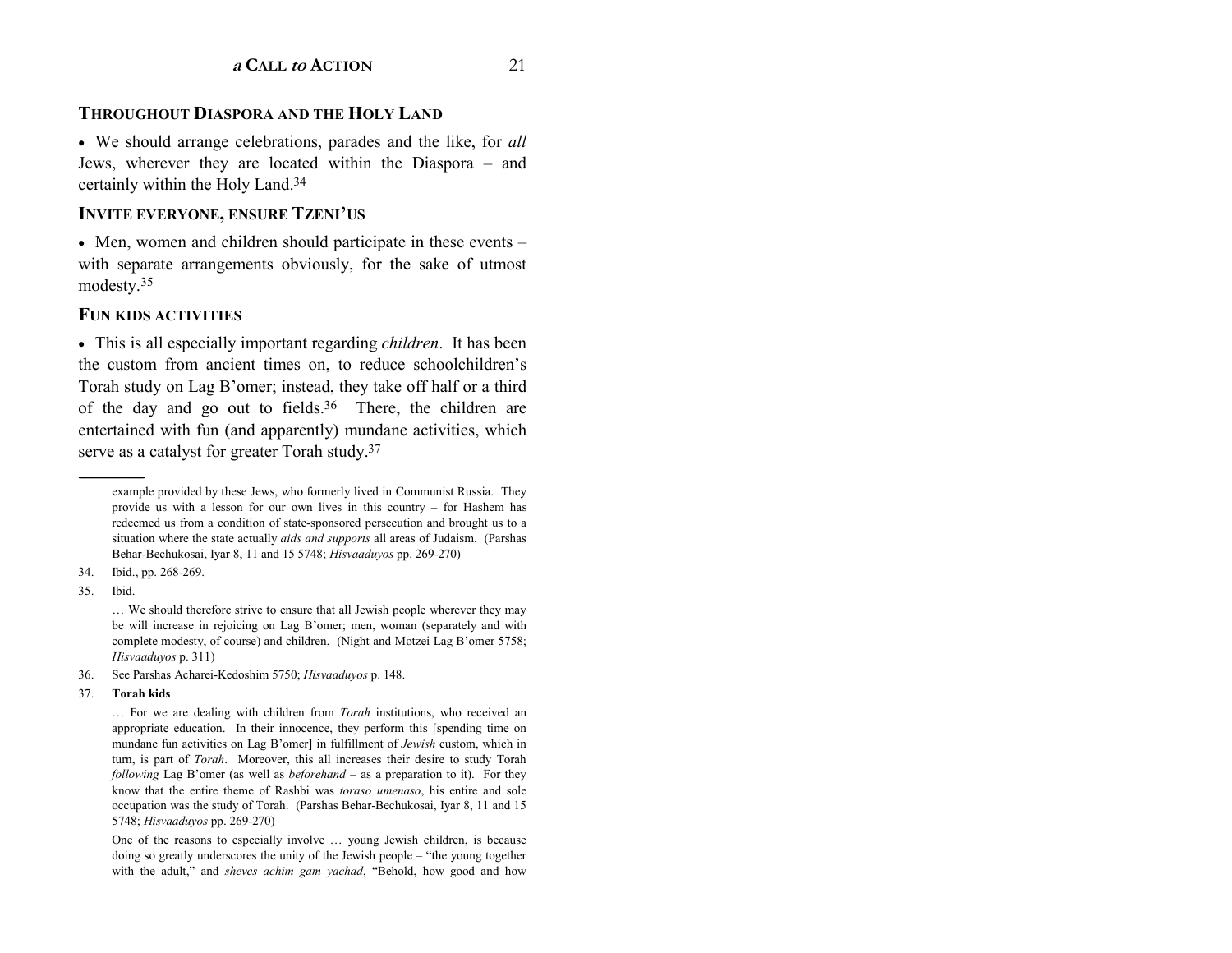#### PREPARE, PUBLICIZE AND PULL IN LARGE CROWDS

• To ensure the great and overwhelming success<sup>38</sup> of these parades, we should make fitting preparations, accompanied by great publicity and positive commotion *(shturem)* to draw ever more children into participating.<sup>39</sup>

pleasant it is, when brothers dwell together!"

#### 38. The grandest parade

We should see to it that the publicity and *shturem* (fanfare) of this year's Parade will ... outdo all previous years (which *also* enjoyed success that defied all estimation). (Parshas Acharei-Kedoshim 5750; Hisvaaduyos p. 149)

#### **Unexpected success**

... Particularly after witnessing the magnitude of success enjoyed here [in Crown Heights,] during [the last] Lag B'omer [Parade] – [the same amazing success was also enjoyed elsewhere, *especially* in those places where the organizers put in a vast amount of effort (yagati). Wholly unexpected levels of success were achieved, in a manner of  $matzatzi$  – an unexpected discovery whereby the gain is incomparably greater than the effort invested. (Parshas Emor 5748; Hisvaaduyos p. 336)

#### **Sunny skies**

The Parade will certainly enjoy great success and be a cause of much pride and glory. This success includes negating the need to worry about rainfall, for the weather (and everything else associated with the Parade) will be goodly and pleasant. (Lag B'omer 5750; Hisvaaduyos p. 199)

#### The necessity for planning and order

... [The great success of previous Parades was enjoyed] after [the Rebbe's] first encouraging [orderly advance] preparation for the Lag B'omer Parades; so that it was in fact executed with complete order [that saw the organizers] first thinking through it, then discussing it, and finally bringing it into reality...

... That year witnessed great and immense success, with many parades held in a great number of locations. That Lag B'omer was even better than previous years, including 5748 - a Hakhel year! (Parshas Behar-Bechukosai, Shabbos Mevarchim Sivan 5750; Hisvaaduyos p. 219)

#### 39 **Great preparations**

Since there are only a few days left until Lag B'omer (which is the Sunday following next), we should be concerned with ensuring that all the necessary preparations have in fact been done. For as with every sacred matter, because it is an important concern, it demands preparation  $-$  great preparation.

Therefore, we should begin by making positive resolutions in this direction on [this very day of] Shabbos; and then follow through and act upon them throughout the coming week - on Sunday, Monday, Tuesday, Wednesday, Thursday, Friday and next Shabbos. (Parshas Acharei-Kedoshim 5750; Hisvaaduyos p. 149)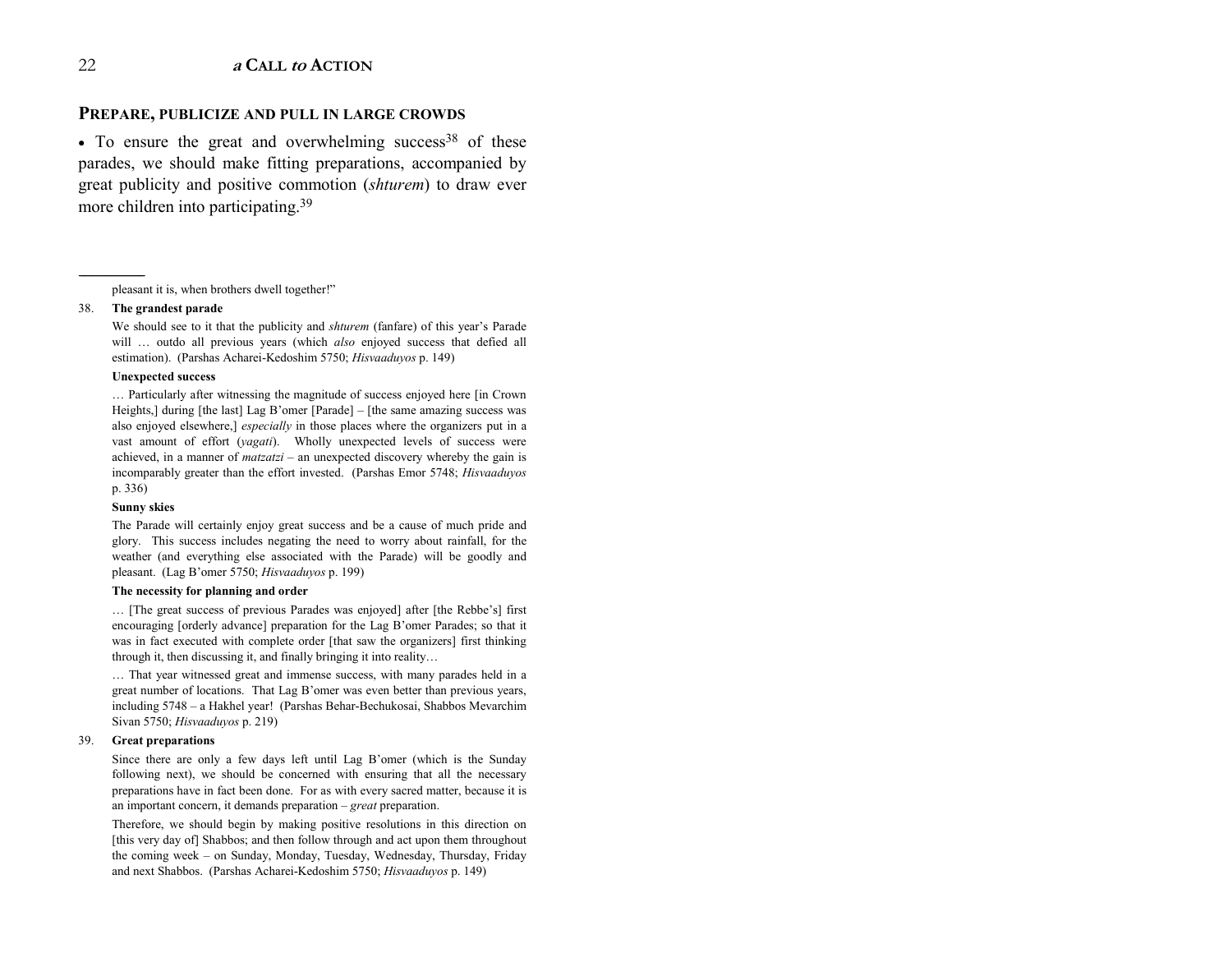# **THE PARADE NEEDS YOU**

• Each and every person  $-$  man, woman and child  $-$  should make certain to do *all they can*, to the *best* of their abilities,<sup>40</sup> to advance these goals.

• As well as acting personally, we should also persuade others to participate. This should be accomplished, for a start, by providing personal examples, i.e., by displaying our own enthusiastic and joyful participation.41

# **PUBLICIZE THESE DIRECTIVES**

• We should make certain to publicize all of the above directives in each city and in every location, and particularly throughout our Holy Land.42

# **JOYFUL PREPARATION**

• We should carry out all of the said activities with *joy*, as befits the theme of Lag B'omer  $-$  Rashbi's Day of Rejoicing.

• The necessary preparations during the days preceding Lag B'omer should be performed with joy as well  $-$  for when one is aware that a joyous day is approaching, he naturally becomes happier.<sup>42</sup>

### **SPARE NO EFFORT ñ RASHBI HELPS**

• Even where these activities appear to involve particularly harsh difficulties (*dochek*), you should know that we are dealing with a highly "irregular" and significant issue that is associated with Rashbi. And, as our Sages state, "One can rely upon Rabbi

... We will thus ensure that this year's Lag B'omer Parades will certainly be a great *Kiddush Hashem* (sanctification of G-d's Name) among Jewry and among the entire world; and will yet further increase the unity of Jews wherever they are. (Parshas Acharei-Kedoshim 5750; *Hisvaaduyos* p. 149)

42. Parshas Acharei-Kedoshim 5748; *Hisvaaduyos* p. 297.

<sup>40.</sup> Parshas Acharei-Kedoshim 5748; *Hisvaaduyos* p. 297.

<sup>41.</sup> **Unity March**

<sup>...</sup> Especially when you consider how these parades add to the unity between all Jews (in the spirit of *sheves achim gam yachad*) and in the education of Jewish children (*chanoch lana'ar al pi darko*, "educate a youth according to his way").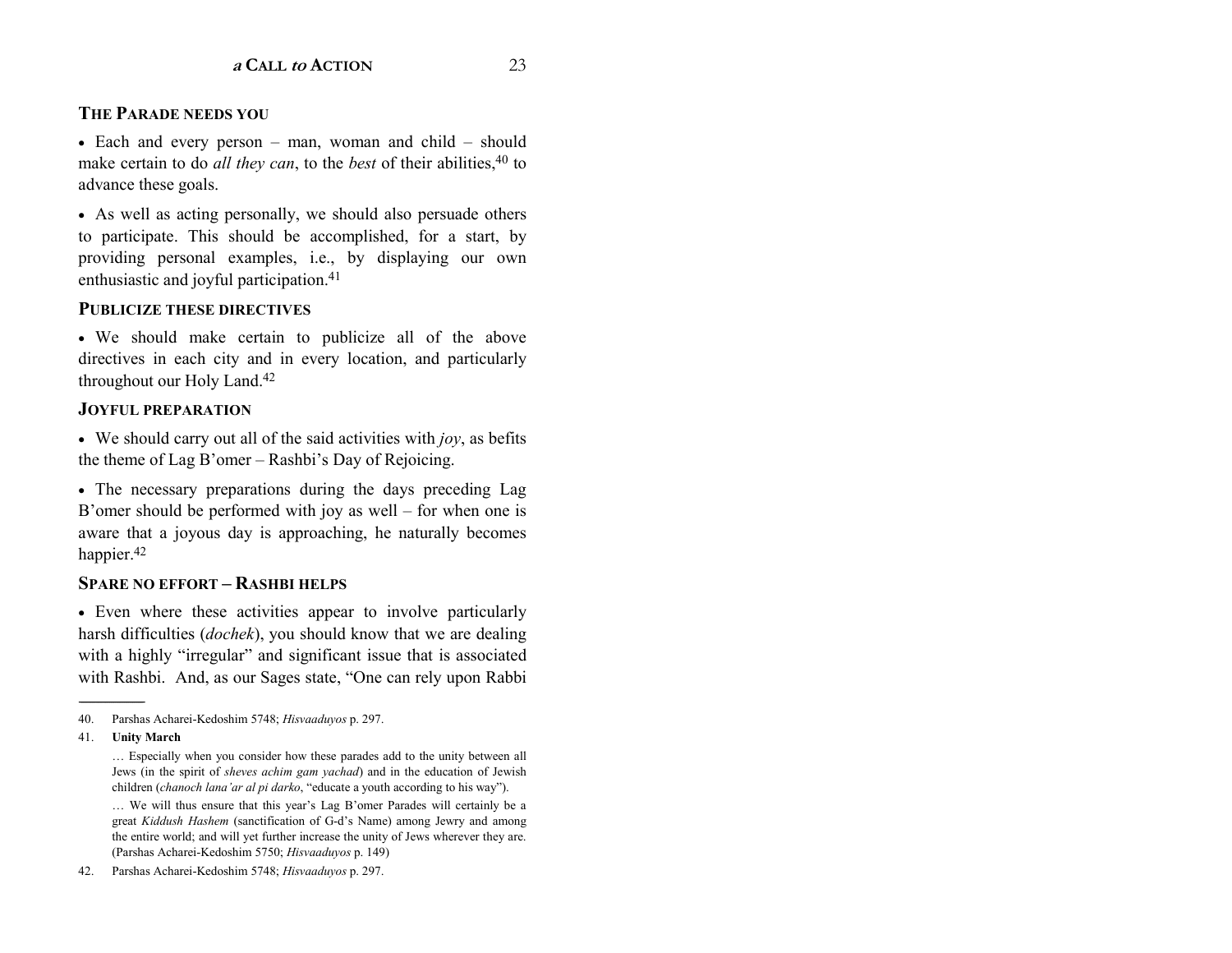Shimon [bar Yochai] under pressing circumstances (*b* shas *hadachak*)!"

So despite the difficulties involved, we should nevertheless "force" great effort into realizing the Lag B'omer activities. $43$ 

#### **PARADE SLOGAN: JEWISH UNITY**

• We should arrange the children's parades under the slogan:<sup>44</sup> *Yachad Kol Yaldei Yisrael*, "All Jewish children stand united!" And, in the spirit of the verse: *Hinei mah tov u'mah na'im*, *sheves achim gam yachad*, "Behold, how good and how pleasant

#### 43. **You can do it**

------------------------------------------------

Ö And even when that is *in fact* the situation, and it does not just *appear* to be difficult ... (Ibid., p. 297)

 ... Undoubtedly, you have already begun getting busy with the preparations for Lag B'omer  $-$  and increasingly so with each passing day, as we draw closer and closer to Lag B'omer.

... It is my fervent hope that all our discussion about preparing for Lag B'omer (based upon the Chassidic discourses and addresses of our Rebbeim) will have their desired effect.

... Especially since we have been running these activities for a number of years now  $-$  more than three consecutive years, which serves to imbue a "positive" conduct" with the strength of legal validity (*chazakah*).

Even those who, for some odd reason, did *not* generate great positive commotion (*shturem*) over these activities in the past, should begin doing so now. They are granted the power and have a promise that they will be successful in all these matters!

After all, the [Previous] Rebbe, Leader of our Generation, declared that all the necessary divine service [of Exile] has already been *concluded*, down to the final touches ("polishing the buttons") ... Certainly, then, everything is already prepared – and not simply "prepared," but rather, *literally ready and waiting to go*. In our case, this includes our Lag B'omer preparations, and certainly as far as the actual Lag Bíomer events are concerned. (Parshas Behar-Bechukosai, Iyar 8, 11 and 15 5748; *Hisvaaduyos* pp. 267-268)

#### 44. **Childrenís activities**

 $\ldots$  Special emphasis is placed on the children – particularly during Lag B'omer, with its Parade that loudly proclaims: *Yachad kal yaldei yisrael*, "All Jewish children stand united!"

Moreover, the Parade is organized in such a way that adults (parents and grandparents) *also* join the children; in the spirit of the verse, *veheishiv lev avos al banim*, "He will restore the hearts of fathers to sons," [which can also be understood: He will restore the hearts of the fathers] *via* the sons... (Parshas Behar 5749; *Hisvaaduyos* p. 160)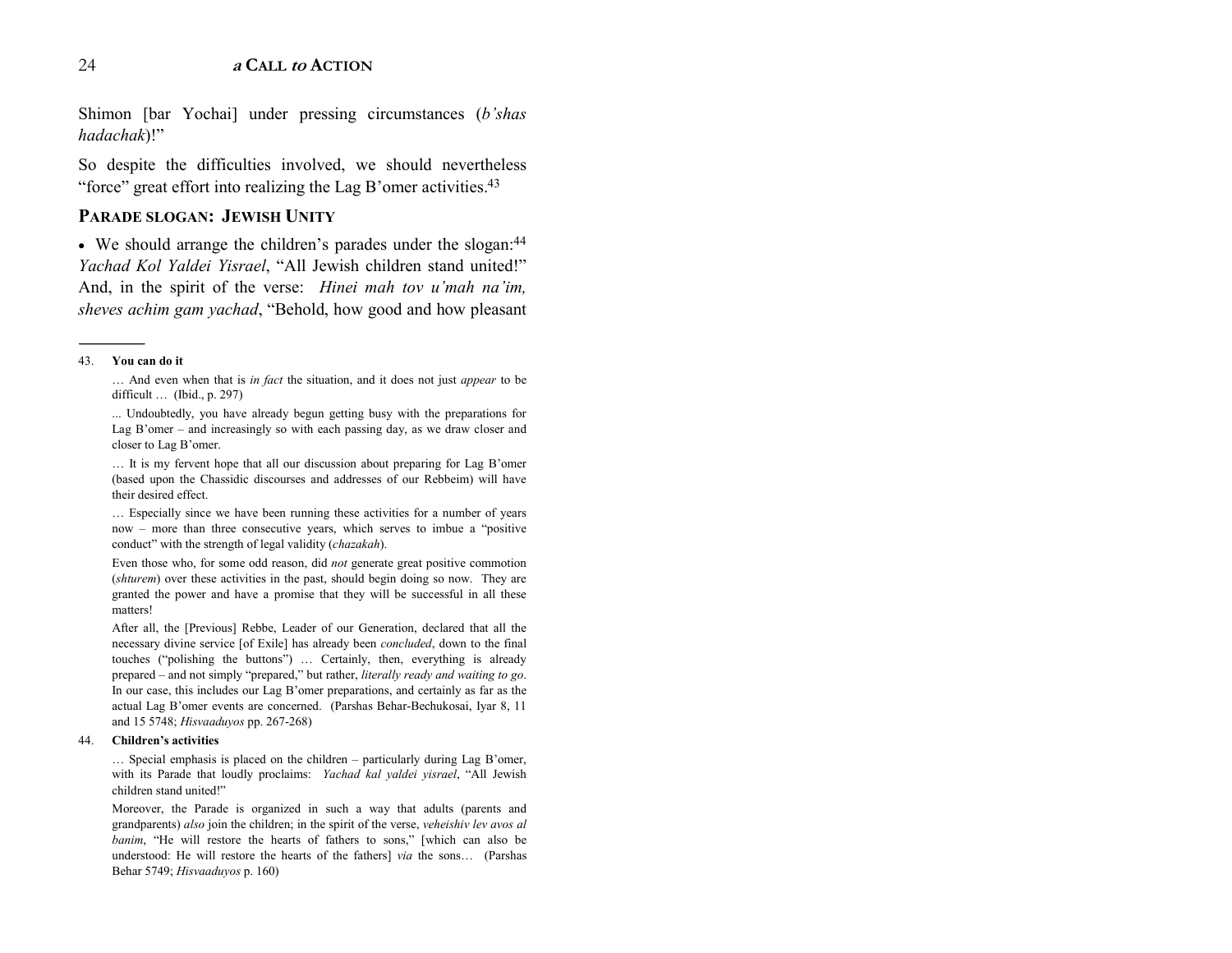it is, when brothers dwell together!" For as is known, this passage is associated with Rashbi.45

#### **INSPIRE THE CROWD WITH A QUICK ADDRESS**

• Needless to say, during the course of the parade, we should address the children (as well as the adults) – but be brief. $46$ 

• Tell them all about Rashbi and arouse them to increase in all matters of Judaism; Torah and Mitzvos.<sup>47</sup>

### **FOLLOW RASHBI'S EXAMPLE**

• In particular, we should encourage them to take a lesson from Rashbi's own conduct. Here are two such lessons: 47

#### **1) ABSOLUTE DEDICATION TO TORAH STUDY**

• Rashbi studied Torah in a manner of *toraso umanaso* – his entire and sole occupation was the study of Torah.

Each and every Jew is able to achieve at least something similar to Rashbi's degree of diligence, by using our fixed times for studying Torah to study in a manner of *toraso umínaso* [as

45. Night and Motzei Lag Bíomer 5758; *Hisvaaduyos* p. 311. See below, regarding singing this passage on Lag B'omer.

#### **One Nation**

The Parade bears the slogans of:

*Yachad shivtei yisrael* (יחד שבטי ישראל) – "The tribes of Israel, together as one"; *Yachad kal yaldei yisrael* (ישראל ילדי יחד (ñ ìJewish children stand unitedî;

*Sheves achim gam yachad* (שבת אחים גם <sup>(</sup>Brothers, dwelling together as one.î (Parshas Acharei-Kedoshim 5750; *Hisvaaduyos* p. 148)

#### 46. **Short address with familiar topics**

We will now conclude [this address], so that we can energetically prepare for the actual parade. After all, we cannot keep the children waiting too long... [It is with good reason that] they do not attend Cheder or Yeshivah on Lag B'omer, and we should therefore be brief in our address to them.

The address itself is based on topics taken from the teachings of both the Written and Oral Torah that the children usually study in Cheder ... [This is] especially [appropriate] since we are dealing with children who have *chochmah*, *binah* and *daías* (wisdom, knowledge and understanding). Just from the matters that have *already* been said – the twelve passages of Torah verse and sayings of our Sages that were just now recited, for a start  $-$  they already have plenty to think about and with which to add in holy matters. (Lag B'omer 5750; *Hisvaaduyos* p. 199)

47. Parshas Behar-Bechukosai, Iyar 8, 11 and 15 5748; *Hisvaaduyos* p. 270.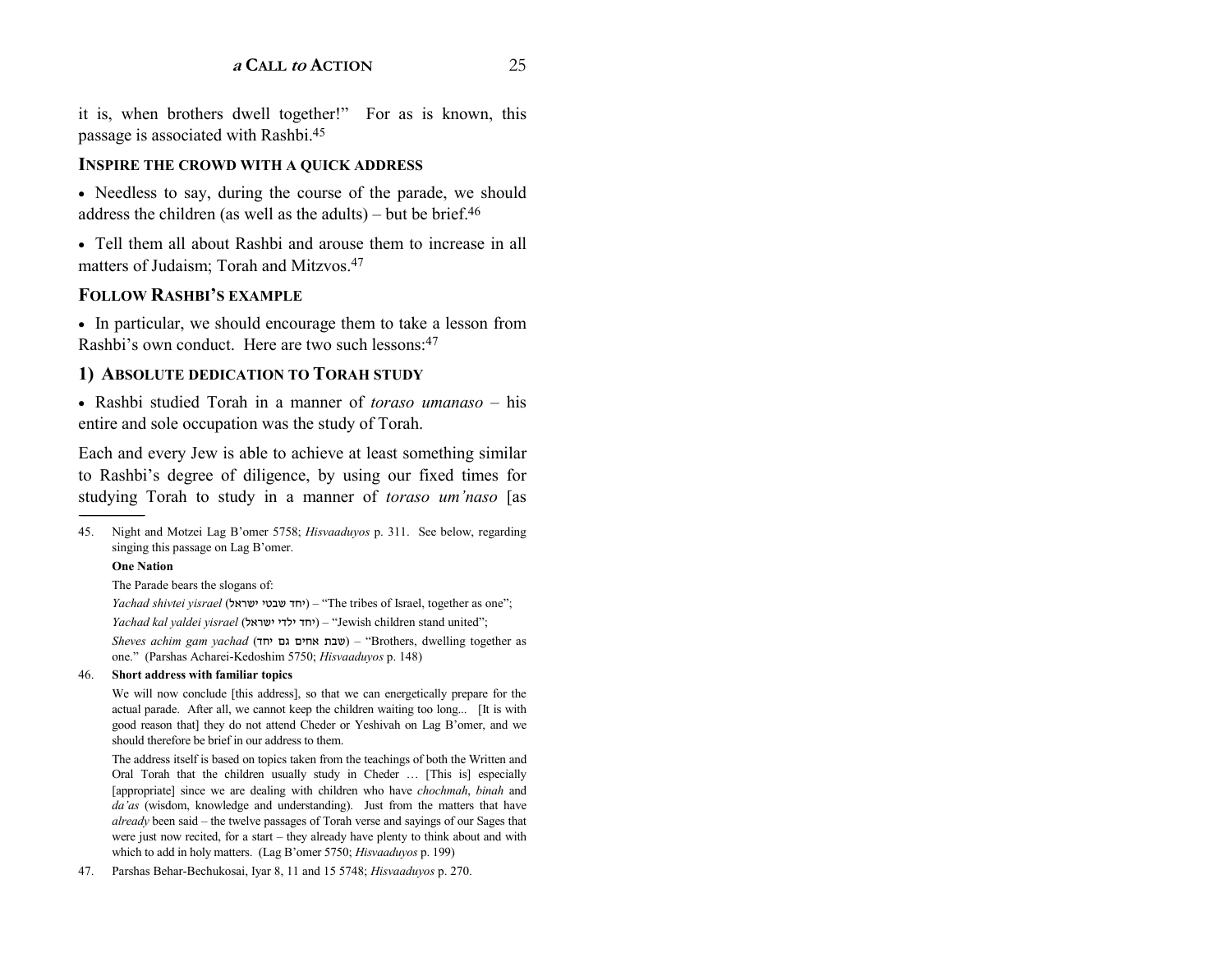explained below].48

# **2) ABSOLUTE DEDICATION TO HASHEM**

• Rashbi divine service is described as being "completely bound up with Him." A result of serving Hashem in such a manner is that even our interaction with the *mundane* becomes part of our divine service.

Indeed, the directive to "know Him in all your paths" means that even in "*your*" paths, i.e., in our mundane affairs (in which we are not specifically commanded to engage [but do so out of necessity]), we nevertheless achieve a state of "knowing Hashem<sup>"49</sup>

#### **ALSO FOR MINORS**

• We are able and required to explain this last point even to extremely young children. They are also capable of "know" Hashem" in all their paths; although their ways are childish, they can nevertheless "know Hashem" through them.<sup>50</sup>

#### 48. **At least take a sample**

------------------------------------------------

49. Ibid., pp. 270-271.

#### 50. **The virtue of being uncomplicated**

 $\ldots$  To know Him truly, [even] to the complete extent – "If I were to know Him, I would be Him." Because of their innocent purity, this is more readily accepted by young children; as is indicated by the expression, "I pray with the approach of a child."

A child has no knowledge of supernal attributes or the chain-like manifestation of the various worlds (*seder histalshelus*) and the like. Rather, he prays directly to the very Essence of Hashem Himself (*mehuso veíatzmuso yisbarech*). This is similar to the expression used by the Alter Rebbe in his own prayers, during which he would exclaim, "Who do I have [besides You] in the Heavens; and with You I do not desire [anything else] on Earth? I desire nothing but You alone (*ich vil mer*   $n$ *it dich alein*)!"

On the other hand, we also need to explain to adults members of "the wise and understanding nation" that due to their efforts at comprehending everything with their intellect, accompanied with a goodly abundance of reasoning (their personal take on the matter, as well as rational explanations received from teachers, friends and certainly from students), they must be extra cautious to prevent their intellect

As stated in Shulchan Aruch, the conduct of *toraso uímanaso* in its literal sense is only relevant to scholars of the caliber of Rashbi and his colleagues. Nevertheless, we are able to attain a "sampling" of this level. (Ibid.)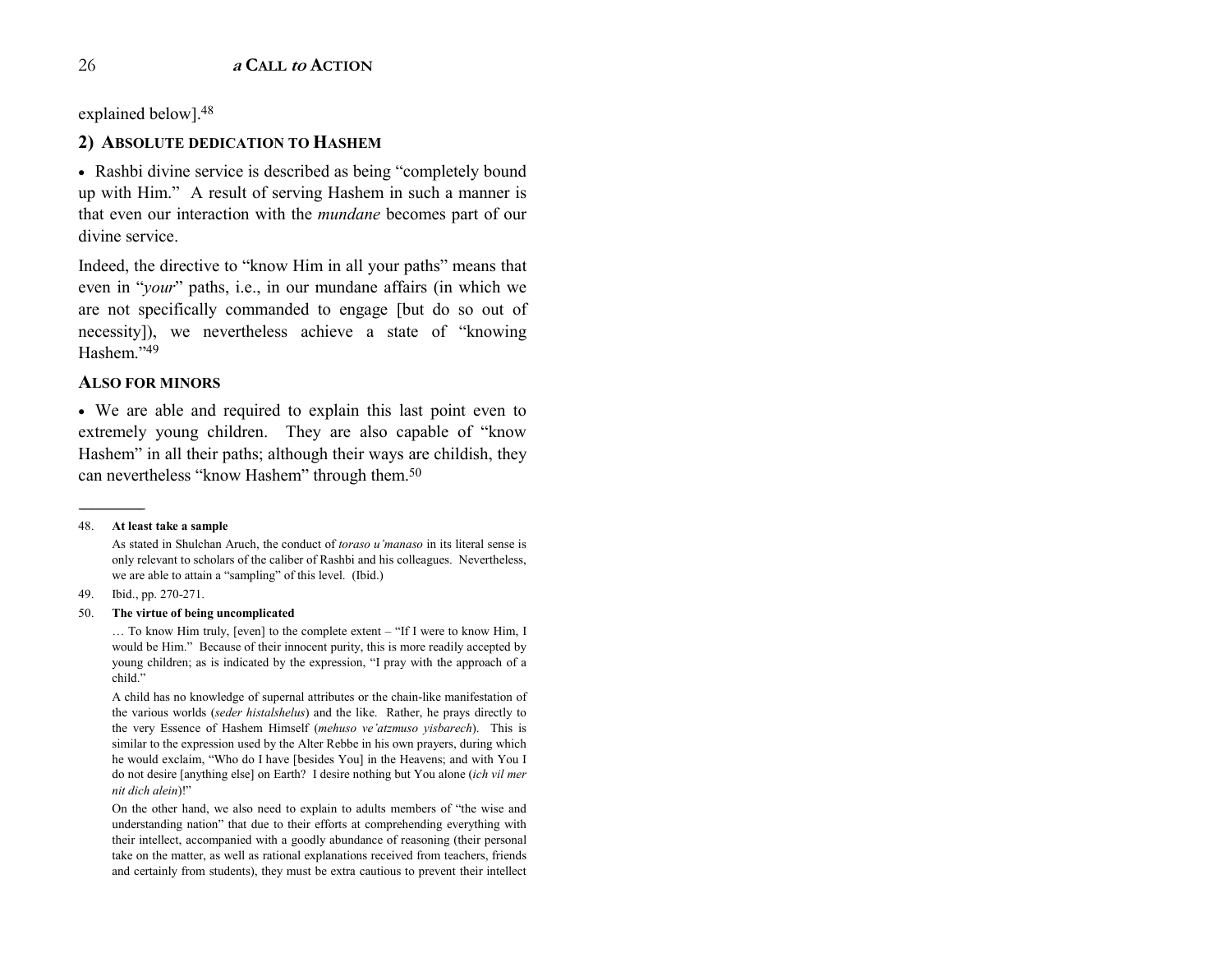#### *BAKASHAH NAFSHIS***: CLARIFY THIS CONCEPT**

• A personal heartfelt request: Please try to convey the above directive in a comprehension manner, employing the most appropriate wording and style of presentation for your audience.

• Start with yourself (the one who will be transmitting this message to the public) and make sure that you have thoroughly absorbed its meaning before your address. Your words will then flow from the heart  $-$  and consequently capture the hearts of your audience [inspiring them to put the directive into practice].51 [See below for more on "knowing G-d in all your ways."

#### **IF IT WILL HELP, SPEAK IN THE NAME OF THE REBBE**

• Conveying the above directive is the most important point; publicly acknowledging the author of the message [i.e., the Rebbe] is secondary. Indeed, it should only be done if, in your estimation, it will serve as *greater* impetus towards actual implementation of the message.

Only if, in your eyes and according to the best of your understanding, it will have this effect  $-$  then do so for the sake of the essential objective: the actual implementation of the directive.

However, this all comes after first preparing oneself, as described earlier<sup>52</sup>

#### 52. **Splurge in Torah and Mitzvos**

from acting as a concealing factor [that obscures the purity and true essence of a matter]. (Ibid., p. 271)

<sup>51.</sup> Ibid.

<sup>...</sup> According to the directive of our Sages, *keshot atzmecha*... "correct yourself [and only then correct others]."

Using the alternative meaning of *keshot*, this message includes: "Adorn" yourself. Meaning that we should not only perform the basic rudiments of divine service (the spiritual equivalent of "bread to eat and clothes to wear"), but rather, we should "adorn" ourselves spiritually in our divine service; and to the fullest extent  $h$  the spiritual equivalent of "the twenty four adornments of a bride." (Ibid., pp. 271-272)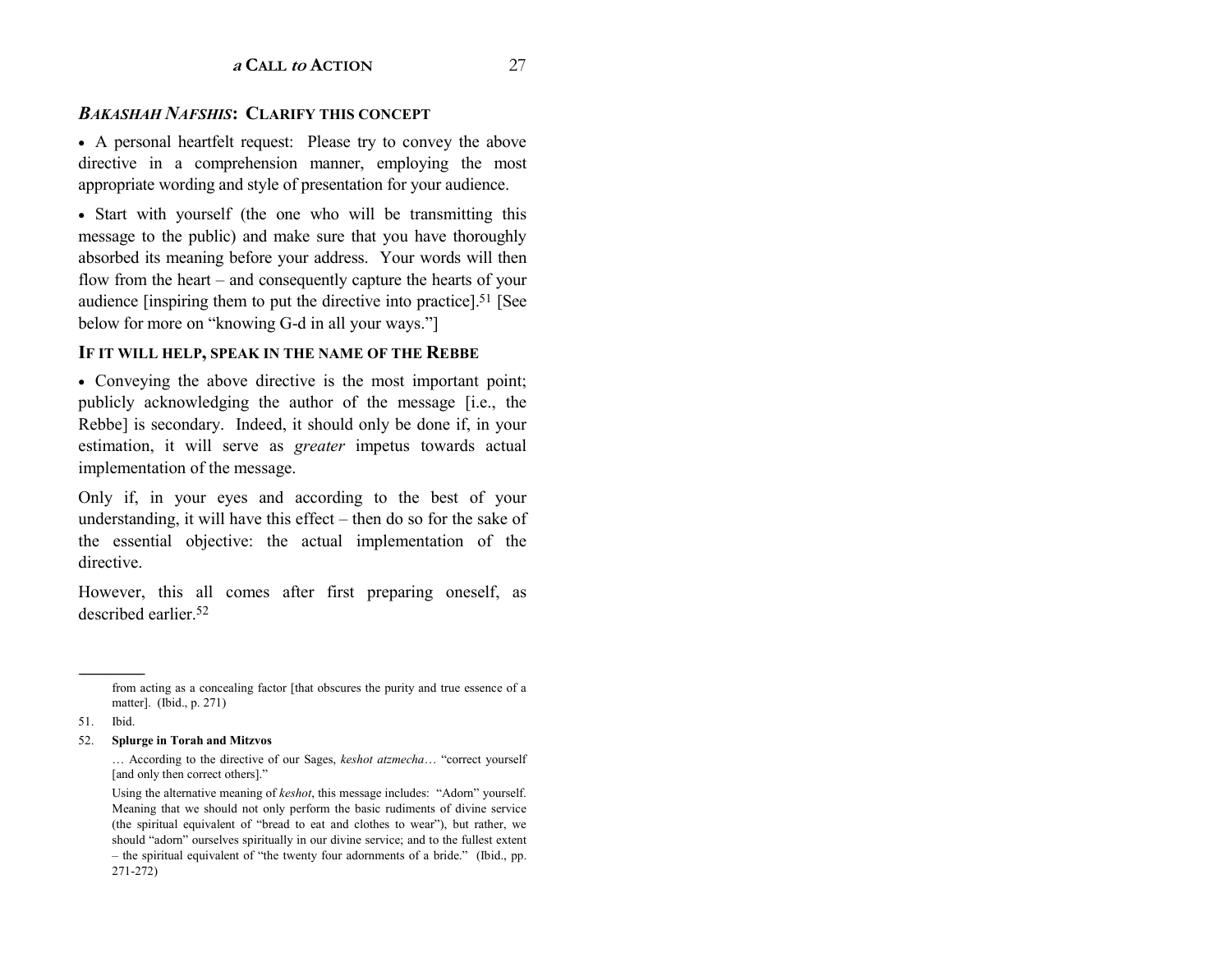#### **EXTRA TORAH, TEFILAH AND TZEDAKAH**

• [In 5749, the Rebbe wrote:] I hereby<sup>53</sup> wish to promote the proposal set forth by the public  $-$  who also resolved to implement this proposal in actual practice:

To increase in Torah, prayer and acts of kindness, 54 by -

1) donating to Tzedakah in amounts of eighteen (the equivalent of  $\lceil$ <sup>n</sup>, "life") – the day of Lag B'omer being Iyar *18*;<sup>55</sup>

2) reciting Tehilim, chapter 33  $(\lambda^{\prime\prime})$  – " $lag$ "), which constitutes prayer;<sup>56</sup>

3) and studying the Torah portion of the week, and in particular, this day's section.<sup>57</sup>

#### EVEN AFTER LAG B'OMER

• Obviously, we should complete these activities even *after* Lag B'omer [if we have not done so earlier].

In such a case, we should apply the message of the recently

53. [From **a letter to world Jewry** that was sent by the Rebbe, dated Sunday, Parshas Pikudei, 5749. The letter opens with:

To all Jewish sons and daughters wherever they may be ...

Peace and Blessing!

We are currently within the period of [counting the] "seven complete weeks" [of the Omer]. Moreover, this is the week of Lag B'omer, and we are within and at the start of three days prior to this propitious day.

Certainly, each of us is aroused to increase in Torah and Mitzvos in particular connection with this day  $\dots$ ]

54. **Foundation of the Universe**

... Torah study, prayer and acts of kindness are "the three pillars *upon which the* world stands."

Our adding in these three areas in honor of Lag B'omer becomes all the more relevant in light of our Sages' attributing to Rashbi the verse, *vetazadik yesod olam*, "the righteous man is the *foundation of the universe*."

- 55. Ö The month of אייר) Iyar), which is the acronym of חל**<sup>Ø</sup>** עקב **«**צחק **«**ברהם**<sup>á</sup>** <sup>ñ</sup> Avraham, Yitzchak, Yaakov and Rochel (all four matriarchs are included in Rochel).
- 56. ... Tehilim contains the prayers of Dovid ben Yishai [King David], who is called na'im zemiros kal b'nei yisrael, "the pleasant psalmist of all the Children of Israel."
- 57. From the letter, ibid.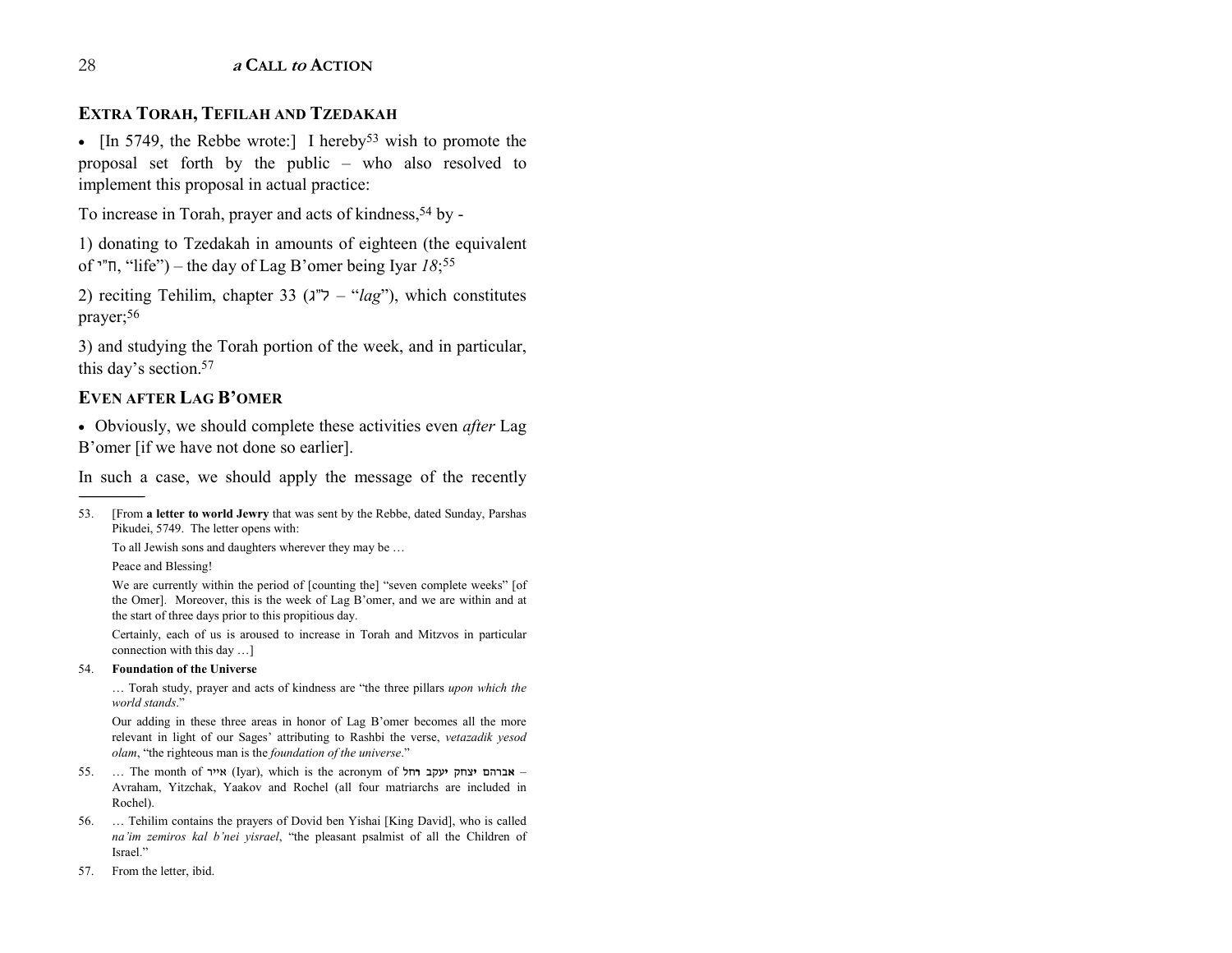celebrated Pesach Sheni: *Es is nitah kein farfalen*, "It is never *too late*; it is *always* possible to put things right"; and in the spirit of *kiflayim l'toshi'ah* [i.e., while making up what we missed, we should use the opportunity to do far better than we ever would have].57

#### **EVERY SECOND IS PRECIOUS**

• We should put effort into the divine service that this propitious day demands.

• We should utilize every single moment of its twenty four hours appropriately  $-$  right up until the moment we count the next day [in our Sefirah counting].58

#### SING: *Hinei Mah Tov*…

• In connection with Lag B'omer, the Rebbe frequently called for the singing of the Chassidic melody set to the words of the verse (associated with Rashbi), *Hinei mah tov u'mah na'im*, *sheves achim gam vachad*, "Behold, how good and how pleasant it is, when brothers dwell together!"<sup>59</sup>

58. Lag Bíomer 5749; *Hisvaaduyos* p. 176.

#### **Up until its last moments**

 $\ldots$  As we advance further into Lag B'omer – the time associated with the *sefirah* of *hod shebehod* – more and more is accomplished.

In addition, the very *conclusion* of the day (after the Minchah prayers, including even belated Minchah prayers...) belongs to the very *lowest* of levels within *hod shebehod*; it is the conclusion (*sof maíaseh*, the actual implementation) in which literally radiates the very *highest* of levels (*machshavah techilah*, the origin conception in thought). (Ibid., p. 177)

#### 59. **Lag Bíomer anthem**

We will now discuss matters pertaining to Lag B'omer ... and by way of introduction, we will sing the verse *Hinei mah tov*... which is associated with Rashbi. We will sing it in the melody familiar to Chassidim. (Parshas Behar 5749; *Hisvaaduyos* p. 167) [Once, when there was a severe drought, Rashi recited this verse and caused rain to descend.]

... Afterwards the Rebbe sang *Hinei mah tov...* (Parshas Bechukosai 5749; *Hisvaaduyos* p. 201)

... We will once again sing the verse, *Hinei mah tov...* (Parshas Emor 5750; *Hisvaaduyos* p. 183)

... Before leaving, the Rebbe began to sing, *Hinei mah tov...* (During the Lag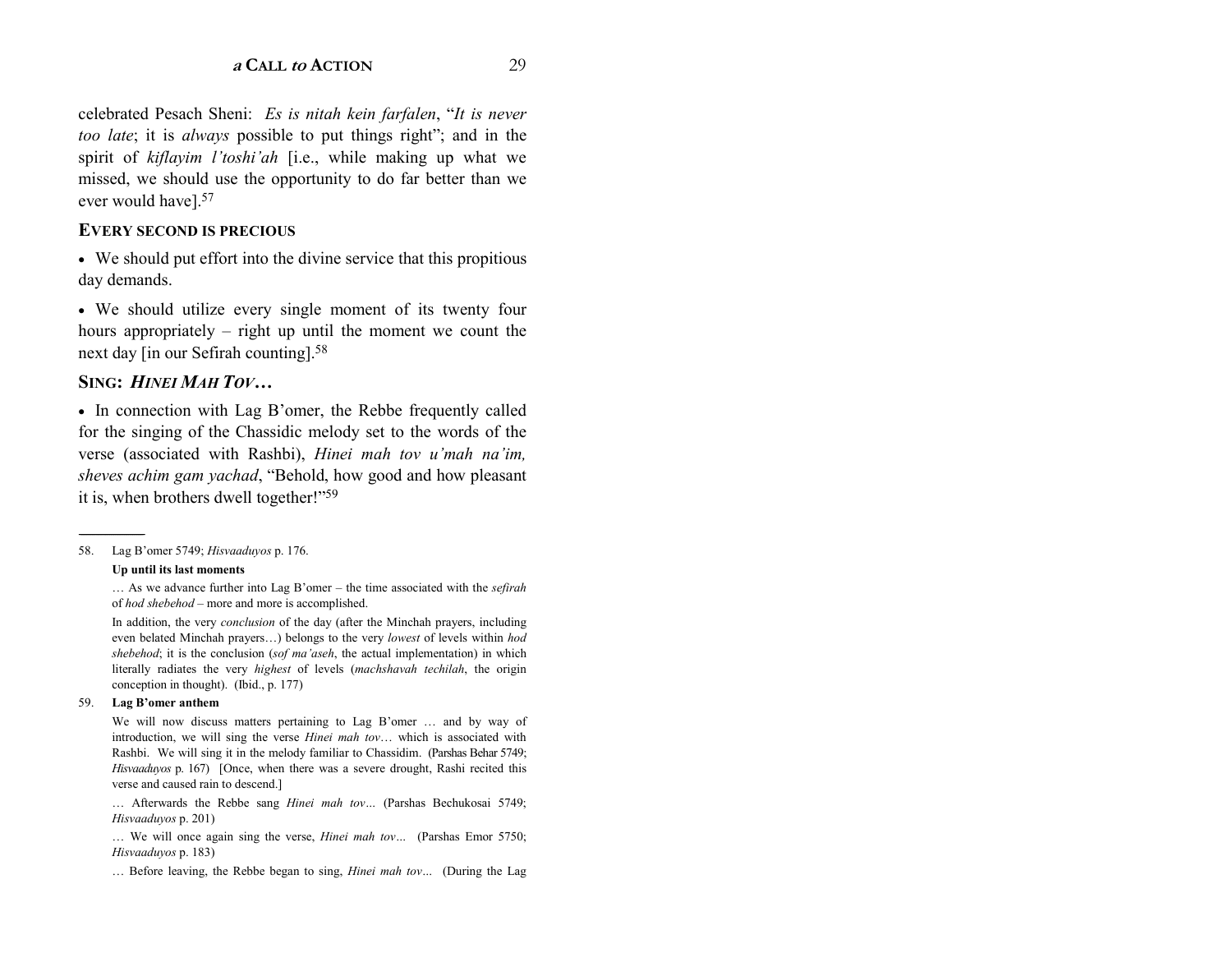#### **LOVE EVERY JEW; EMULATE RASHBI**

• On Lag B'omer, Rashbi's Yom Hilula, each person should accept upon themselves positive resolutions regarding matters relating to Rashbi's divine service.<sup>60</sup>

• This is in addition to conducting ourselves with *ahavas* visrael, love for our fellow Jew, in a manner of nahagu kavod zeh lazeh, acting with respect towards each other.<sup>6162</sup>

B'omer Parade 5750; Hisvaaduyos p. 201)

#### 60. From Rashbi to every Jew

Rashbi was of extremely elevated stature; and he said of himself (as recorded in the Zohar), "...if there is one [tzadik], I am he; as it is stated, vetzadik yesod olam, 'the righteous man is the foundation of the world.'''

... At the same time, Rashbi had colleagues. In other words, even during the times of Rashbi, it had already become publicized through the "revealed" teachings of Torah, that Rashbi had colleagues who were of similar caliber.

This fact has been increasingly publicized and transmitted from one generation to the next, and from one year to the following – to multitudes of people. From this we can appreciate how even the spiritual level of Rashbi (tzadik vesod olam) is drawn down and revealed, influencing all Jewry  $-$  at least in a manner of *ibur* (soul-transmigration) and the like, as explained in Tanya.

Especially since we are experiencing a constant increase (from one generation to the next) in the dissemination of the wellsprings of Torah; that is, the wellsprings of Torah's inner teachings, the mystical teachings of Rashbi.

This continual increase causes an elicitation and revelation of additional powers that are bound to the level of a tzadik - even from the highest level of tzadikim [concerning whom it is written] ...tzadikim sheheim mu'atin, there are precious few tzadikim of such caliber. Even these [elevated] levels are elicited and revealed [in this world], and they have positive effects.

... Note that the continuation of the above teaching reads, "Hashem saw that there are only a few *tzadikim*, so He arose and planted them within each generation" [i.e., He dispersed them throughout history]. The Sages specifically employ the phrase "He planted them," since the tzadikim cause spiritual growth that produces fruits, which go on to produce fruits of their own, etc.

Similarly, the toraso u'manaso of Rashbi (at least an analogical sampling thereof) is relevant to each Jew. (Lag B'omer 5749; Hisvaaduyos pp. 171-172)

See also (at length) Lag B'omer 5748 (Hisvaaduyos p. 303).

#### 61. Rabbi Akivah's top disciple

The perfection of this conduct (respect for a fellow) was achieved by Rashbi. He was one of the five greatest students of Rabbi Akivah [who were unaffected by the plague]. In fact, Rashbi was the greatest of them all; he instructed his students to "study my character traits, for they are terumos miterumos midosov shel Rabbi Akivah, a percentage of a percentage of the traits of Rabbi Akivah."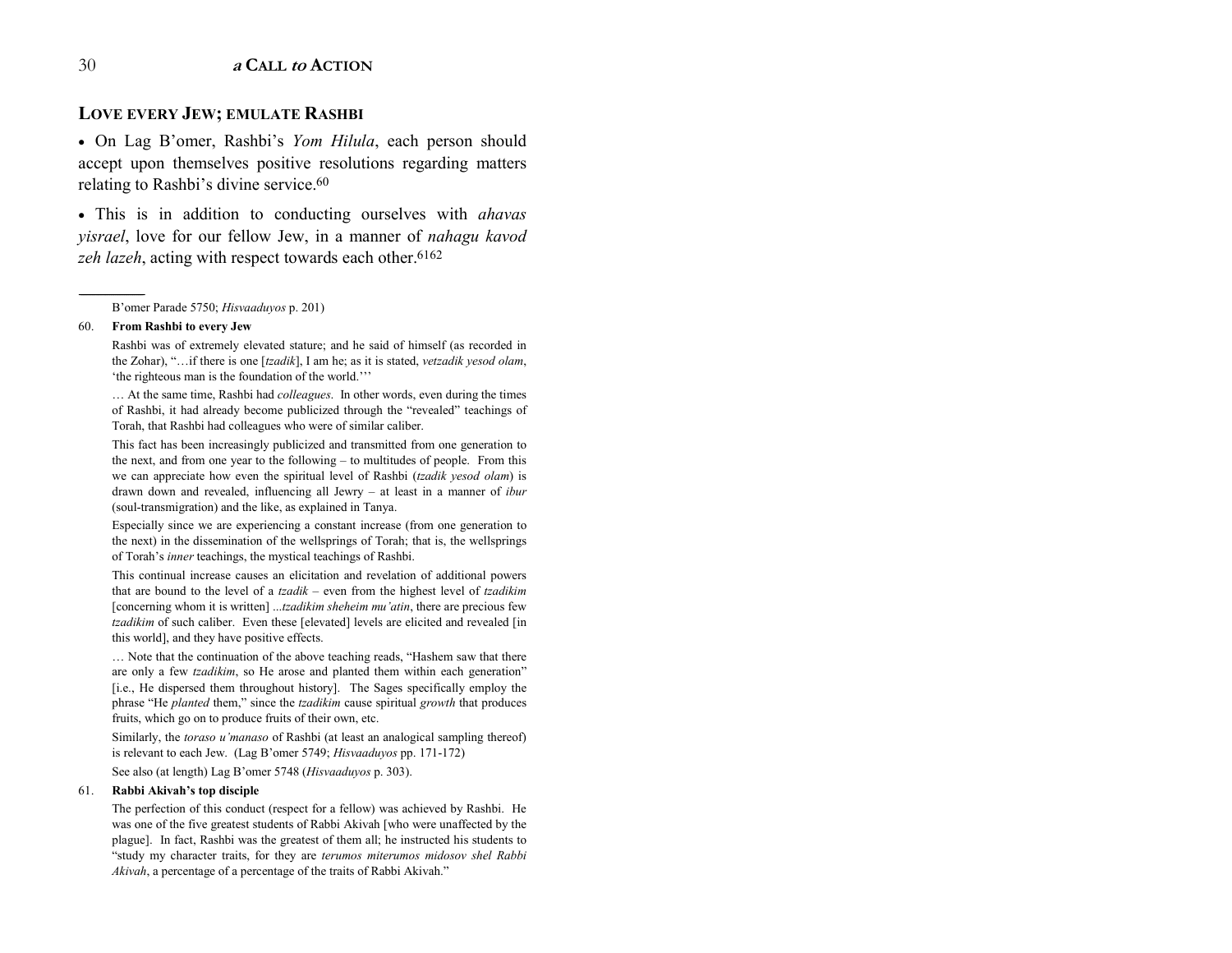#### **STUDY LIKE ONLY TORAH EXISTS**

• We should create new fixed schedules<sup>63</sup> for the study of Torah, where we will study in the manner of [Rashbi, regarding whom the Sages state that] *toraso umenaso* – Torah study was his entire and sole occupation.

[How can we achieve such extreme diligence? We may not be able to keep it up constantly, but we can at least introduce similar diligence to our *study schedules*:]

During the time that we set aside for  $T$ orah,  $64$  we should study as if our world consisted of nothing but Torah study. During that time, nothing on Earth should hold any meaning whatsoever in our eyes, and nothing should prevent us from completing that session.<sup>65</sup>

#### **STUDY CHASSIDUS**

• Ideally, we should add in our study of Rashbi's Torah

62. Ibid., p. 313.

#### **His first act**

Concerning Rashbi's conduct in *ahavas yisrael*, the Talmud relates that the first action taken by Rashbi upon exiting the cave [in which he and his son hid from Roman persecution for many years and studied Torah constantly] was an act of *ahavas yisrael*: He helped Kohanim avoid an extra inconvenience, slight as it may have been. (Ibid., pp. 312-313) [There was an area containing unmarked graves which Kohanim had to circumvent, needlessly lengthening their journey. Rashbi had the exact position of the graves marked out for them, allowing them to directly pass through the area and avoid the actual graves.]

#### 63. **One Torah**

For a start, regarding Torah study: Considering how Rashbi's conduct was *toraso <sup>u</sup>ímanaso*, we should add new, permanent sessions for Torah study to our schedules; for studying both the Torah's "revealed" and especially its inner teachings (these being the teachings of Rashbi). Indeed, we should seek to unite these two dimensions as one in our study. (Lag B'omer 5749; *Hisvaaduyos* p. 176. See also p. 177)

#### 64. **Just eighteen minutes**

We should create new study sessions  $-$  sixty minutes, thirty minutes or even just eighteen minutes in duration.

65. Lag Bíomer 5748; *Hisvaaduyos* p. 313.

Now, Rabbi Akivah was the one who emphasized the great importance of *ahavas yisrael*, proclaiming it to be *klal gadol batorah*, the overarching principle of the Torah. (Lag Bíomer 5748; *Hisvaaduyos* p. 312)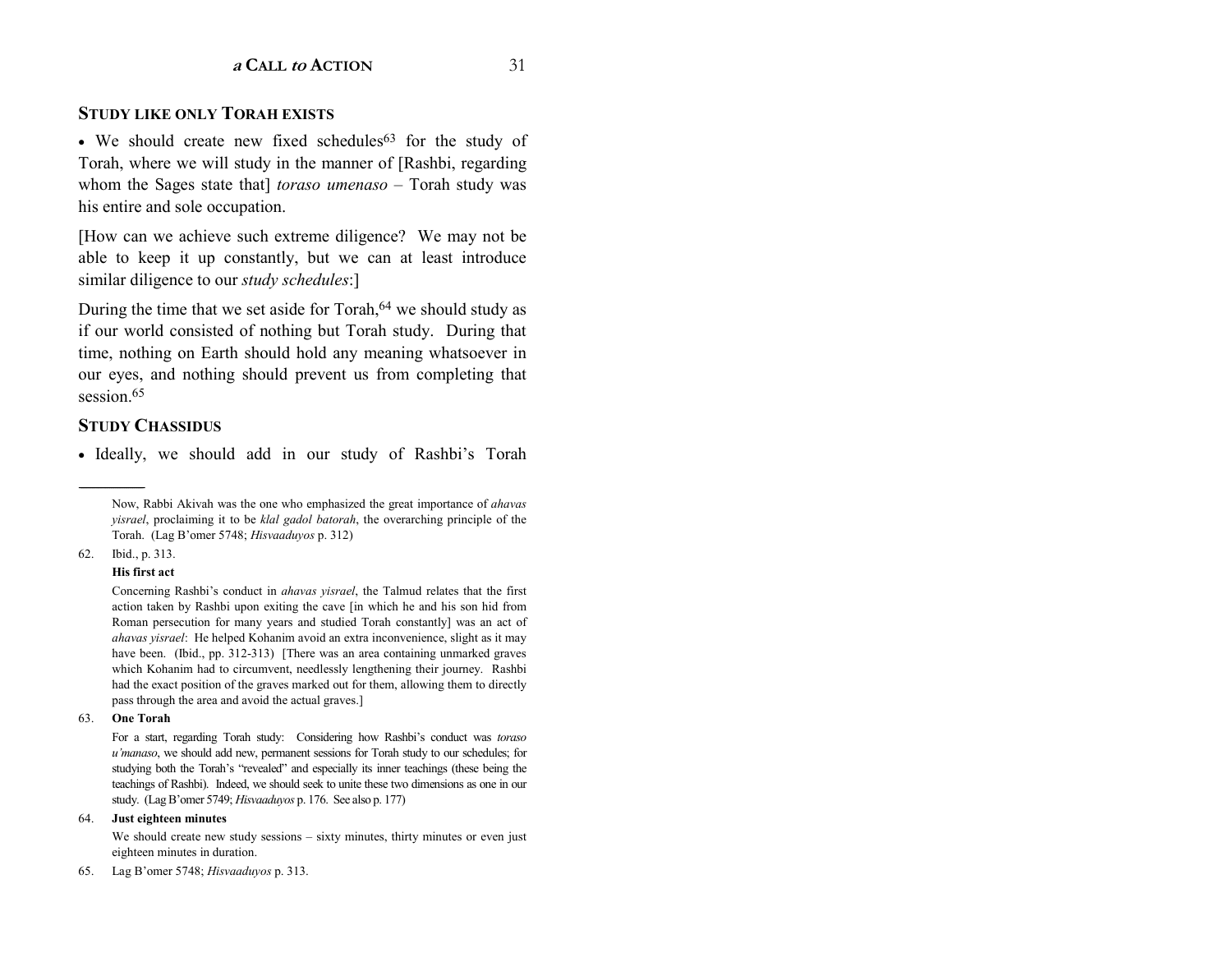teachings; that is, the inner teachings of Torah – the Zohar, which is known as "Rashbi's Book." We study these teachings [not in their raw, esoteric format, but rather] via the explanations and elucidations found throughout the teachings of Chassidus, that make Kabalah accessible to our intellectual faculties 66

## **UNITE NIGLEH WITH CHASSIDUS**

• We should also study the "revealed" parts of Torah - studying in a manner where Torah's "revealed" plane is permeated with its inner mysteries.

That was the innovative approach of Rashbi; he removed the divide between the inner and the revealed dimensions of Torah [showing how they are truly one].

Studying in this manner also broadens our options; each of us may choose to add [on Lag B'omer] from whichever area in Torah we so desire...<sup>67</sup>

# GEMARA, RASHI...

• For example: The Babylonian Talmud (Talmud Bavli) in particular is "mixed (balul) with Torah verses, Mishnaic teachings" and all other areas of Torah, including its inner mysteries. Why, even Rashi's commentary on the Chumash contains "amazing matters" and "wonders" of Torah's inner  $dimension<sup>68</sup>$ 

### **BECHOL DEROCHECHA DE'EIHU**

• We are instructed, "In all your paths, know Him," meaning that in all of our mundane affairs ("your paths"), we should "know Him." Not only should all our affairs be done for the sake of knowing Him, but rather, within the very paths that we walk while going about our daily lives, we should know Hashem.<sup>69</sup>

<sup>66.</sup> Ibid., p. 314.

<sup>67.</sup> ... Not specifically the study of Zohar and Tikunei Zohar; but also all other areas of Torah.

<sup>68.</sup> ... As has been revealed by our Rebbeim.

<sup>69.</sup> Ibid., p. 305.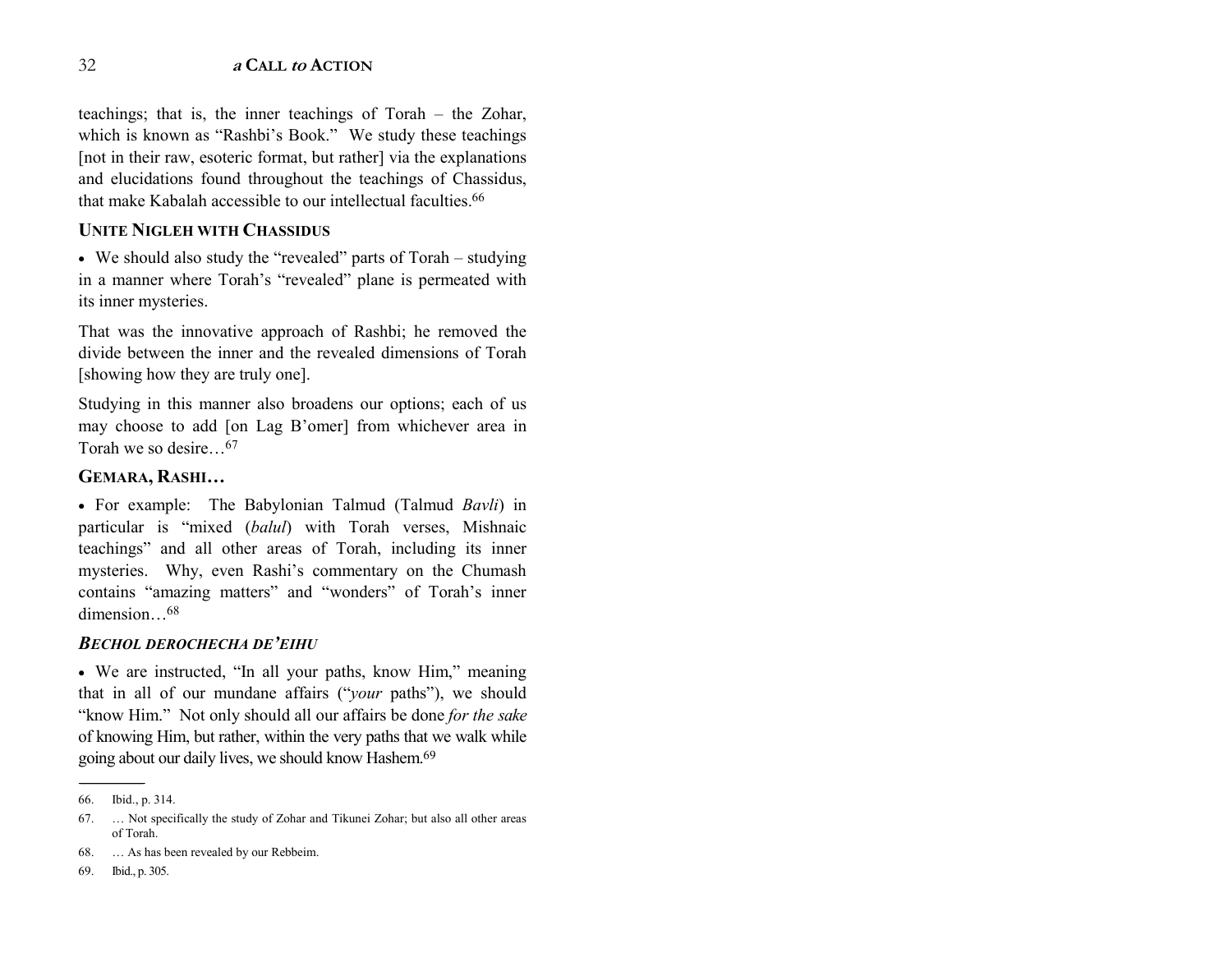#### **EXAMPLE: FOOD WITH A SOUL**

• Take eating for example: In addition to eating for the sake of Heaven, i.e., in order to have the strength to serve Hashem, we should also be aware that the strength that we obtain from the food stems from the *sparks of G-dliness* within that food.70

#### **ABSOLUTE** *HASHGACHAH PRATIS*

• In a more general sense, this means: We should contemplate how every detail of this world, each human being and all the paths he takes, are being created anew each and every moment by Hashem  $-$  and He watches over all of His creation, orchestrating every minutest detail.71

#### **PERCEIVE THE DIVINE IN EVERYTHING**

• We should seek the knowledge of Hashem from each particular matter in which we involve ourselves. This is similar to the directive of the Ba'al Shem Tov, that "from everything we hear or see (even the minutest detail), we should take a lesson for our divine service."72

#### 71. **A loose leaf is led from Above**

Contemplate the teaching of the Ba'al Shem Tov ... that Divine Providence extends even to a solitary leaf blown off a tree, and causes it to spin and rotate in precise movements, revolving from side to side according to the Plan... (Ibid.)

#### 72. **The act of living**

------------------------------------------------

... Begin with the very start of the day: The moment you stir from your sleep, no sooner you sense that you are alive (for one's sense of self-existence is also considered part of "your paths"), and even before you [wash your hands and] are permitted to study Torah, thank Hashem by declaring *modeh ani lefanecha* ... *shehechezarta bi nishmasi* ... – "I thank You ... for restoring my soul within me..." (Ibid.)

#### **Constantly created anew**

Without great exertion, and even with *ease*, we are able to discover within each matter, its association with "knowing Hashem."

This is in addition to contemplating a fundamental truth (explained by the Ba'al Shem Tov)  $-$  that all existence is being created anew from absolute nothingness each and every moment; as it is stated, *hamechadesh betuvo bechal yom tamid (bechal rega verega) maasei bereishis*, "In His kindness, He renews the work of

 $\ldots$  Since our entire existence, including every last detail of our affairs throughout the entire day, are permeated with  $\ell$  frowing Him." (Ibid., p. 314)

<sup>70. ...</sup> The same applies to all other "permissible" [mundane] matters ("all of your pathsî); even within *these* affairs, you should know Hashem. (Ibid., p. 305)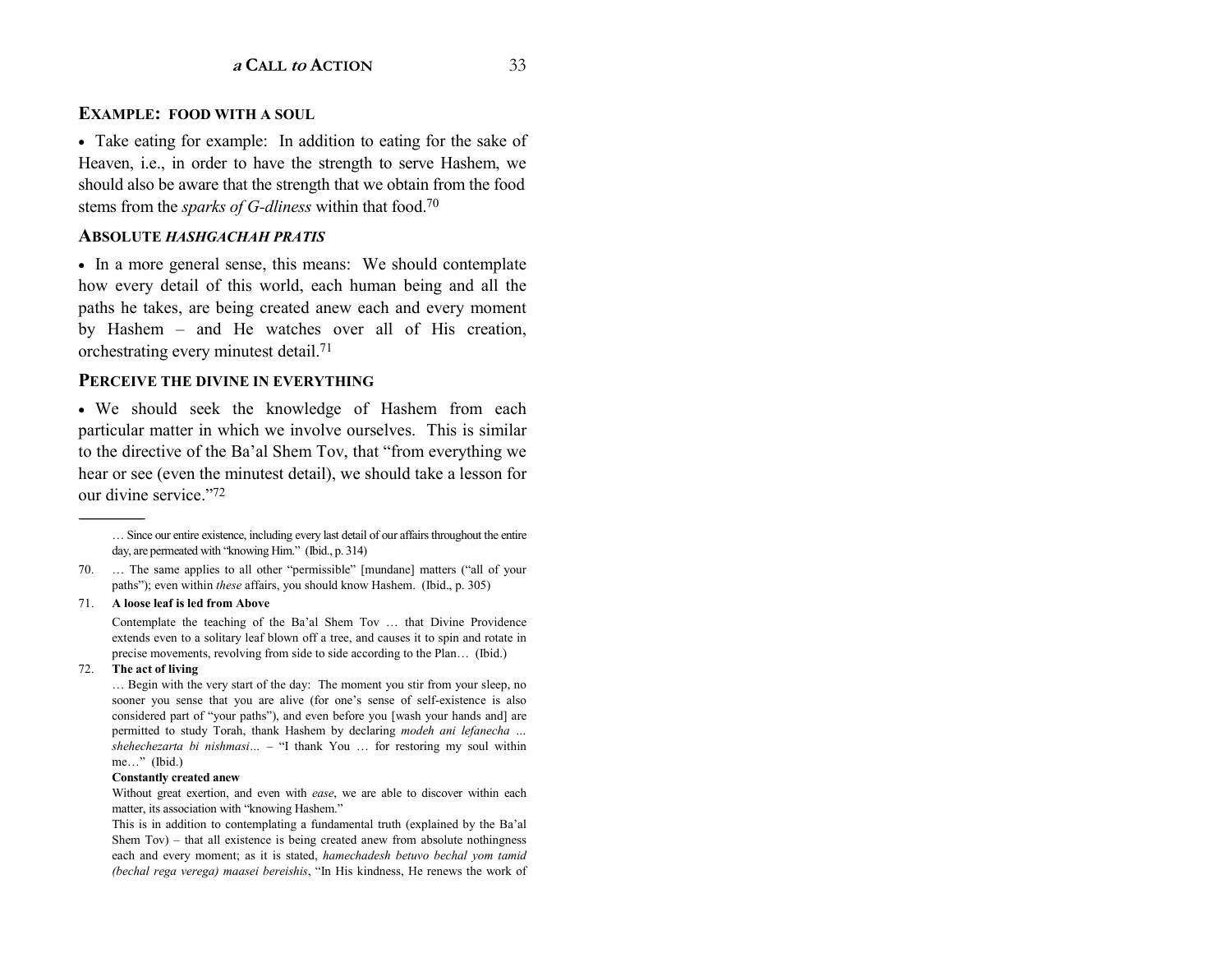## **CELEBRATIONS IN MERON**

• In previous generations (no doubt this practice continues today as well), the Jews of Tzefas, situated in proximity to Meron (along with those who would travel from distant settlements), $73$ had the special custom to ascend and prostrate themselves upon Rashbi's grave during Lag B'omer.

This celebration begins on the eve of Lag B'omer, with the customary kindling of bonfires in honor of Rashbi.74

#### **SHABBOS IN MERON**

• When<sup>75</sup> Lag B'omer occurs on a Sunday, many have the custom to travel to Meron in advance  $-$  on Erev Shabbos. Whole families travel to Meron for Shabbos; husbands and wives, sons and daughters.

Once there, they ritually-slaughter sheep for their Shabbos meal  $-$  for it is a Mitzvah to make *every* Shabbos pleasurable by eating rich meat [and *certainly* a joyous Shabbos such as this]. They arrange all their other Shabbos needs there as well.

Having prepared on Erev Shabbos, they then celebrate the actual day

Jews from other parts of Eretz Yisrael had the custom to first gather in Tzefas, and then proceed to Meron together with the Jews of Tzefas. (Parshas Emor 5750, fn. 7; *Hisvaaduyos* p. 176)

74. Ibid.

------------------------------------------------

#### **Physical and spiritual illumination**

... Kindling bonfires on the *eve* of Lag B'omer, at a time when their light will be clearly discernable. (Ibid., fn. 8)

Bonfires reflect the fact that Rashbi illuminated the world by revealing the light of Torah's inner teachings. For further details and insights into the custom of lighting bonfires, see *Bein Pesach LaShavuos*, 18:15-17. (Ibid., fn. 9)

... Undoubtedly, our guests from the holy city of Tzefas will also participate, taking a leading role in all the Lag B'omer activities  $\ldots$  including, in particular, the Chassidic *farbrengen* that will be held together with many other Jews. (Ibid., p. 177)

75. Ibid.

Creation constantly, each day (and each and every moment).<sup>n</sup>

There is no greater unification with Hashem than when one contemplates how at this very moment, literally, the existence of all Creation is being created anew from the Essence of Hashem ("Who has no prior origin or cause preceding  $\text{Him}$ ") – from *Him*, the True Existence! (Parshas Behar-Bechukosai, Iyar 8, 11 and 15 5748; *Hisvaaduyos* p. 271)

<sup>73.</sup> **From Tzefas to Meron**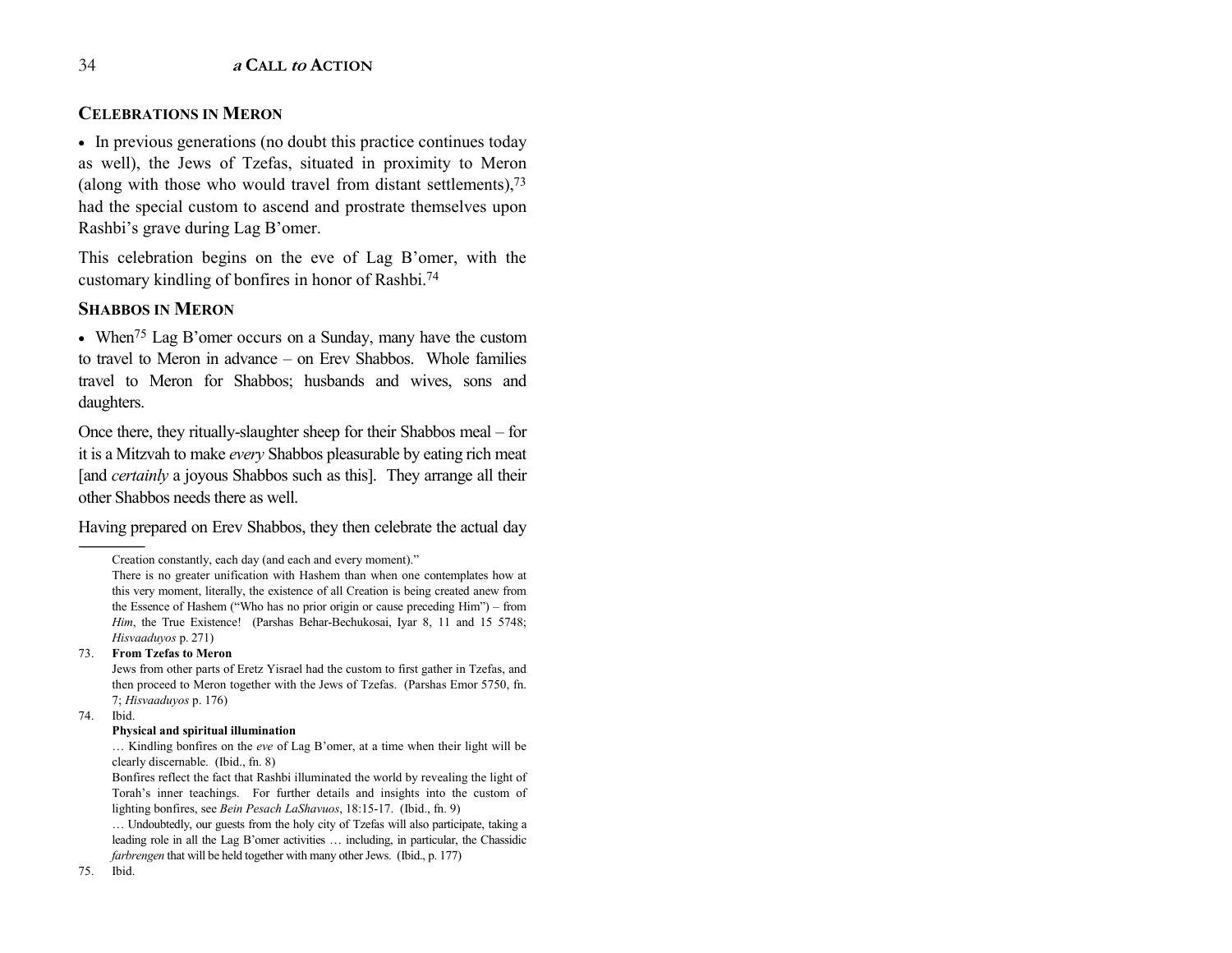of Shabbos brimming with an extra special joy that stems from the Rashbi's *Yom Hilula*.

They also hold a joyous meal on Sunday, the actual day of Lag Bíomer.

#### **SUMMER PREPARATIONS FOR ONESELF AND OTHERS**

• As the festival of Pesach concludes, it is fitting to begin discussing issues pertaining to the approaching summer:

**1)** Concerning education-based activities: We should put great effort into providing Jewish children with an education on the highest levels of sanctity  $-even$  *during the summer*. This is accomplished by enrolling them in summer camps that are permeated with a holy atmosphere. Or at least, "kosher" summer camps.

We should have all children enrolled in such camps with enough time [to ensure that they will be registered].<sup>76</sup>

**2)** Regarding the spiritual service of refining our character, the Alter Rebbe states in his *Siddur* that "it is customary to recite one chapter of *Pirkei Avos* on each Shabbos between Pesach and Shavuos."

The reason for this custom, as stated in the commentaries to *Pirkei Avos*, is due to the awakening and flourishing of nature that happens during the summer months. [The warm weather often compels people to go on vacation and to exercise, this naturally results in a greater focus on the body and its physical well-being at the expense of the soul.] As we add to our enjoyment of nature, so too there is a need to add in the service of refining one's character. $\sqrt{7}$ 

77. **Start now**

<sup>76.</sup> *Acharon Shel Pesach* 5748; *Hisvaaduyos*, p. 174. [See also p. 151.]

We should begin complying with these directives immediately, [in the manner that we are able; i.e.], by accepting resolutions concerning these matters on this very day (*ibid*.).